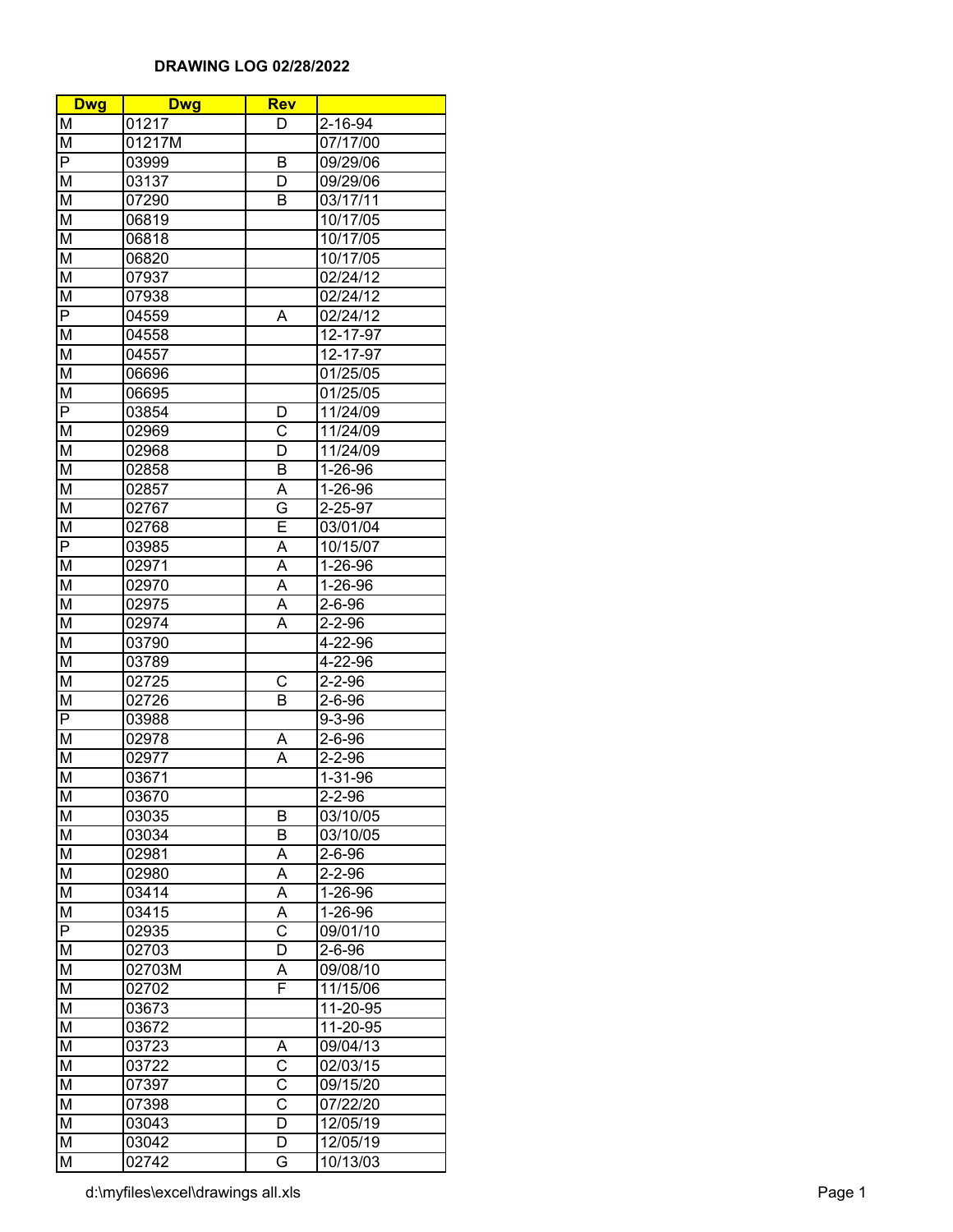| <b>Dwg</b>              | <b>Dwg</b>         | <b>Rev</b>              |               |
|-------------------------|--------------------|-------------------------|---------------|
| M                       | 02741              | E                       | 10/13/03      |
| $\overline{\mathsf{M}}$ | 03677              |                         | 11-20-95      |
| M                       | 03676              |                         | $2 - 2 - 96$  |
| $\overline{\mathsf{M}}$ | 03679              |                         | 11-20-95      |
| M                       | 03678              |                         | 11-20-95      |
| M                       | 03681              |                         | 11-20-95      |
| M                       | 03683              |                         | 11-20-95      |
| M                       | 03682              |                         | 11-20-95      |
| A                       | 04285              | Α                       | $9 - 12 - 97$ |
| $\overline{\mathsf{A}}$ | 04285M             |                         | 07/18/00      |
| $\overline{\mathsf{M}}$ | 04284              |                         | 6-17-97       |
| $\overline{\mathsf{M}}$ | 04284M             |                         | 07/18/00      |
| $\overline{\mathsf{M}}$ |                    |                         |               |
|                         | 04283              |                         | 6-17-97       |
| M                       | 04283M             |                         | 07/18/00      |
| M                       | 03365              |                         | $3 - 15 - 95$ |
| M                       | 03364              |                         | $3 - 15 - 95$ |
| M                       | 02797              | В                       | 3-20-95       |
| $\overline{\mathsf{M}}$ | 02796              | $\overline{\text{c}}$   | 2-24-95       |
| $\overline{\mathsf{P}}$ | 02881              | $\overline{\text{c}}$   | 4-14-98       |
| $\overline{P}$          | 02881M             |                         | 7/18/00       |
| M                       | 02748              | D                       | 4-12-96       |
| M                       | 02748M             |                         | 07/18/00      |
| M                       | 04441              | Α                       | $2 - 2 - 98$  |
| M                       | 04440              | A                       | 12-30-97      |
| M                       | 02755              | Ē                       | 9-16-98       |
| M                       | 02756              | $\overline{\text{c}}$   | 9-16-98       |
| $\overline{\mathsf{M}}$ | $\overline{07212}$ | Ā                       | 03/01/16      |
| Ā                       | 07213              | $\overline{\mathsf{A}}$ | 03/01/16      |
| Ā                       | 03204              | Ā                       | 3-20-95       |
| $\overline{\mathsf{M}}$ | 02439              | F                       | 2-24-95       |
| $\overline{\mathsf{M}}$ | 02442              | $\overline{\text{c}}$   | 3-20-95       |
| $\overline{\mathsf{P}}$ | 03199              | B                       | $7 - 21 - 97$ |
| M                       | 02441              | D                       | 2-24-95       |
| M                       | 02276              | F                       | 10/05/01      |
| $\overline{\mathsf{M}}$ | 03310              | $\overline{\mathsf{A}}$ | 3-20-95       |
| M                       | 02392              | $\overline{D}$          | $3 - 20 - 95$ |
| Μ                       | 03309              | Α                       | 2-24-95       |
| М                       | 02393              | D                       | 2-24-95       |
| Μ                       |                    | E                       |               |
| M                       | 02366              | F                       | 01/21/99      |
|                         | 02365              | C                       | 04/13/05      |
| Α                       | 03383              |                         | 04/13/05      |
| M                       | 06216              |                         | 12/23/02      |
| M                       | 06215              |                         | 12/23/02      |
| Μ                       | 02348              | Е                       | 3-20-95       |
| M                       | 02347              | F                       | 04/19/11      |
| Α                       | 03384              | D                       | 07/26/11      |
| M                       | 02364              | E                       | 5-28-98       |
| M                       | 02363              | G                       | 07/26/11      |
| Α                       | 02520              | D                       | 02/17/06      |
| M                       | 02342              | Ε                       | 02/14/06      |
| M                       | 02341              | Ē                       | 02/14/06      |
| A                       | 04533              |                         | 12-2-97       |
| $\overline{\mathsf{M}}$ | 04456              | A                       | 12-12-97      |
| $\overline{\mathsf{M}}$ | 04455              | A                       | 12-12-97      |
| $\overline{\mathsf{M}}$ | 04460              | A                       | 12-8-97       |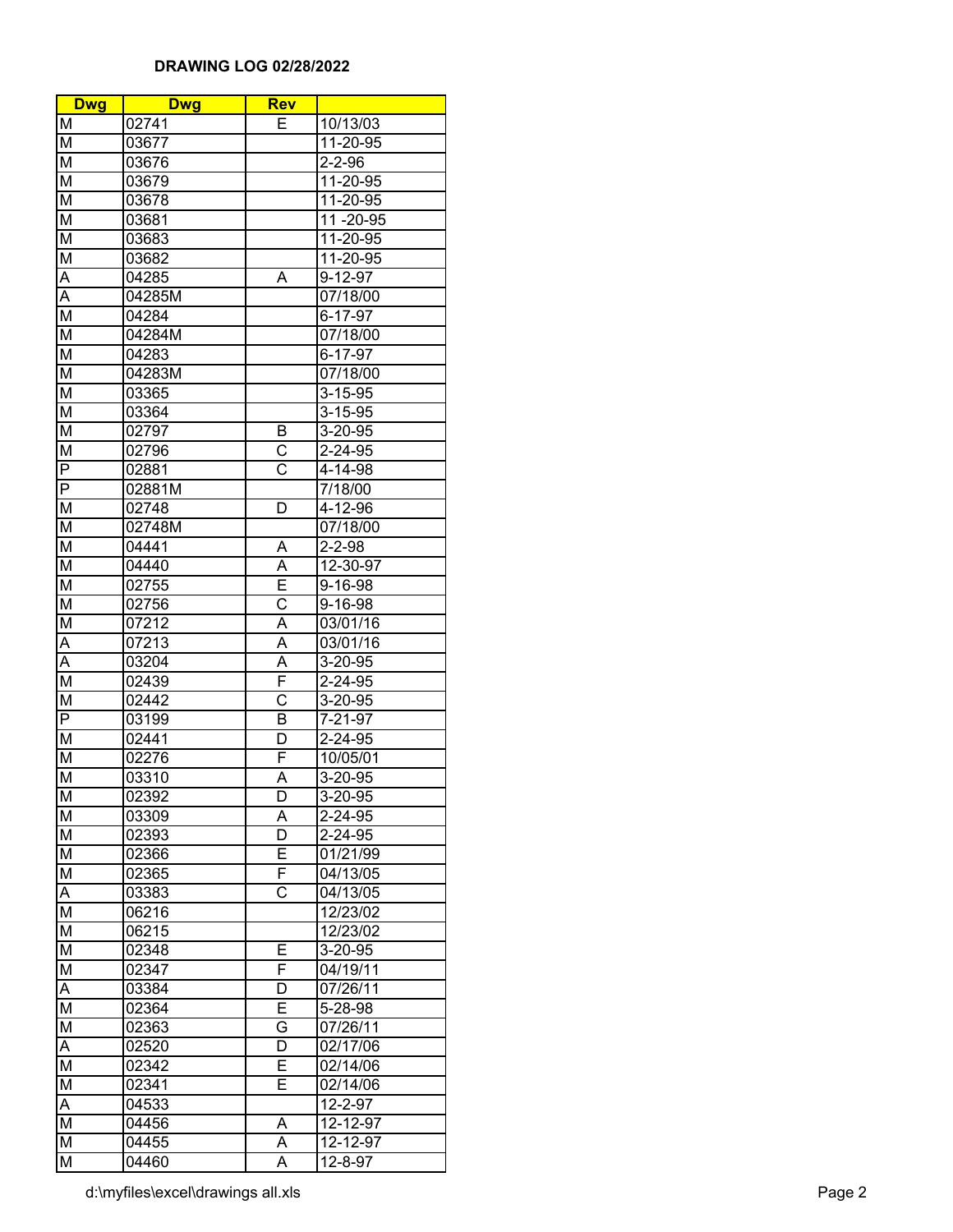| <b>Dwg</b>              | <b>Dwg</b>         | <b>Rev</b>                              |                      |
|-------------------------|--------------------|-----------------------------------------|----------------------|
| Μ                       | 04459              |                                         | 10-3-97              |
| Α                       | 03230              | D                                       | 02/18/13             |
| $\overline{\mathsf{M}}$ | 03210              | D                                       | 10/21/15             |
| $\overline{\mathsf{M}}$ | 03209              | B                                       | 03/23/15             |
| M                       | 07044              | А                                       | 01/22/15             |
| M                       | 07045              | B                                       | 10/20/15             |
| A                       | 07046              | Α                                       | 02/18/13             |
| M                       | 01482              | E                                       | 10/22/15             |
| M                       | 07487              | Α                                       | 03/23/15             |
| M                       | 07488              | B                                       | 10/20/15             |
| A                       | 07489              | Α                                       | 02/18/13             |
| Ā                       | 04330              | $\overline{\text{c}}$                   | 02/18/13             |
| $\overline{\mathsf{M}}$ | 00785              | $\overline{\text{c}}$                   | 10/20/15             |
| $\overline{\mathsf{M}}$ | 00784              | B                                       | 04/20/15             |
| Α                       | 04331              | $\overline{\text{C}}$                   | 02/18/13             |
| M                       | 01061              | $\overline{\text{c}}$                   | 10/20/15             |
| M                       | 01060              | B                                       | 04/20/15             |
| $\overline{A}$          | 04333              | D                                       | 02/18/13             |
| M                       | 01054              | D                                       | 10/22/15             |
| M                       | 01053              | D                                       | 03/30/15             |
| M                       | 01077              | D                                       | 10/22/15             |
| M                       | 01076              | $\overline{\text{C}}$                   | 04/20/15             |
| A                       | 04332              | $\overline{\text{c}}$                   | 02/18/13             |
| M                       | 07064              | A                                       | 04/20/15             |
| M                       | 07065              | $\overline{\mathsf{B}}$                 | 10/22/15             |
| Ā                       | 07070              | Α                                       | 02/18/13             |
| Ā                       | 01872              | D                                       | 02/18//13            |
| $\overline{\mathsf{M}}$ | $\overline{0094}1$ | D                                       | 10/22/15             |
| M                       | 00940              | $\overline{\text{c}}$                   | 04/20/15             |
| $\overline{\mathsf{M}}$ | 04130              | $\overline{\text{c}}$                   | 10/22/15             |
| A                       | 04131              | $\overline{\mathsf{D}}$                 | 02/18/13             |
| M                       | 04129              | B                                       | 04/20/15             |
| M                       | 04348              | B                                       | 10/22/15             |
| M                       | 04347              | Α                                       | 04/20/15             |
| Ā                       | 04351              | $\overline{\text{c}}$                   | 02/18/13             |
| $\overline{\mathsf{M}}$ | 05651              |                                         | 10/21/15             |
| Α                       | 05654              | $\overline{C}$<br>$\overline{\text{c}}$ | 02/18/13             |
| M                       |                    | В                                       |                      |
|                         | 05650              | В                                       | 03/23/15<br>10/21/15 |
| Μ                       | 04353              |                                         |                      |
| M                       | 04352              | В                                       | 03/23/15             |
| Α                       | 04356              | С                                       | 02/18/13             |
| M                       | 01058              | B                                       | 10/26/15             |
| M                       | 01057              | Α                                       | 04/20/15             |
| Α                       | 04359              | C                                       | 02/18/13             |
| M                       | 00695              | $\overline{\mathsf{H}}$                 | 10/22/15             |
| $\overline{\mathsf{M}}$ | 00694              | G                                       | 03/23/15             |
| Α                       | 01044              | D                                       | 02/18/13             |
| M                       | 07387              | Α                                       | 03/24/15             |
| M                       | 07388              | B                                       | 10/22/15             |
| Α                       | 07389              | Α                                       | 02/18/13             |
| $\overline{\mathsf{M}}$ | 04361              | $\overline{\mathsf{D}}$                 | 10/21/15             |
| Ā                       | 04364              | $\overline{\text{c}}$                   | 02/18/13             |
| $\overline{\mathsf{M}}$ | 04360              | B                                       | 03/24/15             |
| $\overline{\mathsf{M}}$ | 04366              | $\overline{\text{c}}$                   | 10/21/15             |
| $\overline{\mathsf{M}}$ | 04365              | В                                       | 04/20/15             |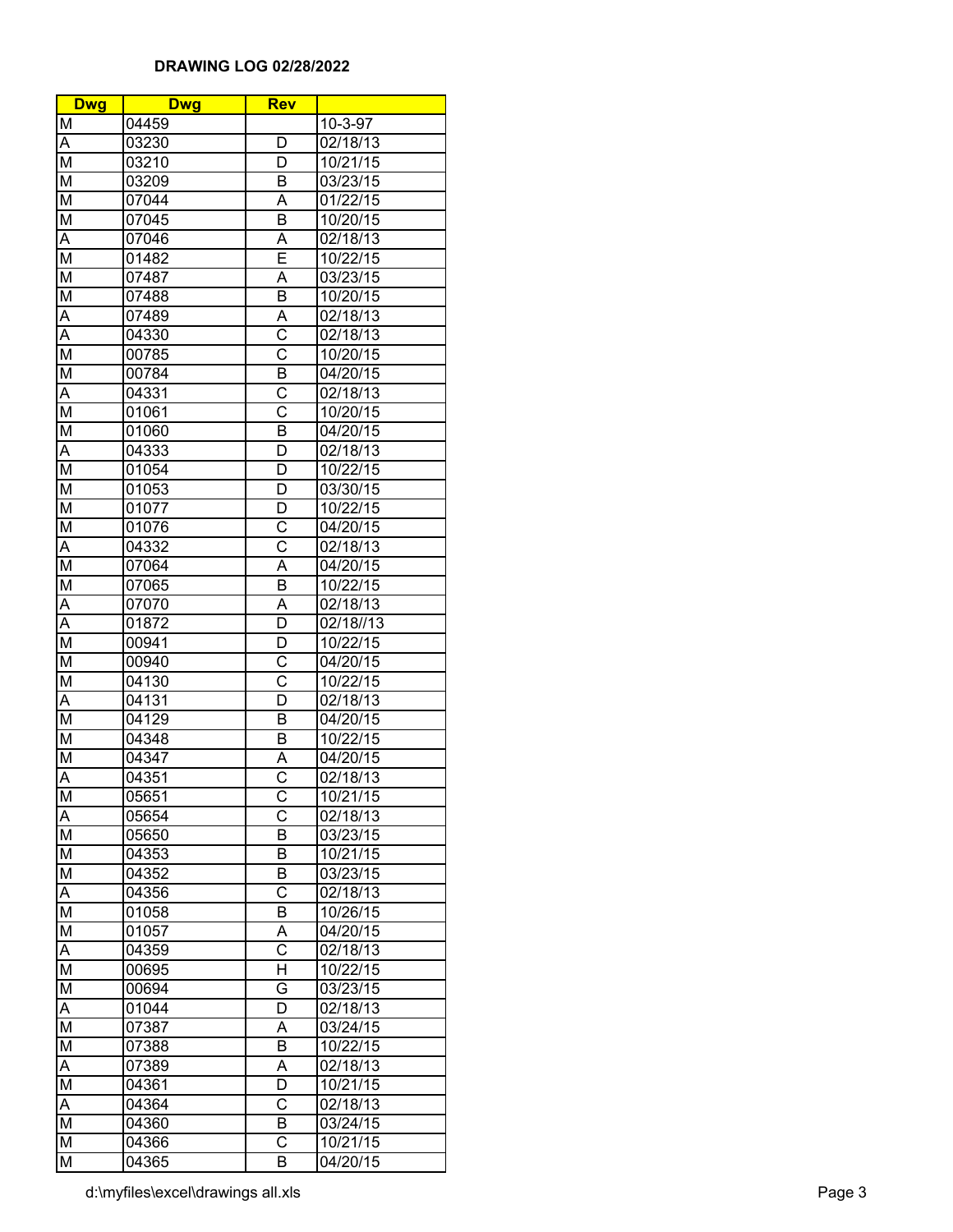| <b>Dwg</b>                                | <b>Dwg</b>     | <b>Rev</b>              |                       |
|-------------------------------------------|----------------|-------------------------|-----------------------|
| Α                                         | 04369          | С                       | $\overline{02/18/13}$ |
| M                                         | 02594          | F                       | 10/21/15              |
| $\overline{\mathsf{M}}$                   | 02593          | Ē                       | 02/02/15              |
| Α                                         | 02600          | $\overline{\mathsf{D}}$ | 02/18/13              |
| M                                         | 00810          | G                       | 10/21/15              |
| M                                         | 00809          | G                       | 03/20/15              |
| Α                                         | 01363          | D                       | 02/18/13              |
| M                                         | 00855          | Е                       | 10/21/15              |
| M                                         | 00854          | E                       | 03/24/15              |
| A                                         | 02789          | D                       | 02/18/13              |
| M                                         | 03187          | E                       | 11/16/15              |
| $\overline{\mathsf{M}}$                   | 03186          | D                       | 04/20/15              |
| A                                         | 03207          | Ē                       | 02/18/13              |
| M                                         | 04371          | D                       | 11/16/15              |
| M                                         | 04370          | $\overline{\text{c}}$   | 04/20/15              |
| Α                                         | 04374          | $\overline{\text{c}}$   | 02/18/13              |
| $\overline{\mathsf{M}}$                   | 07011          | $\overline{\mathsf{B}}$ | 11/16/15              |
|                                           |                | A                       | 02/18/13              |
| $\overline{A}$<br>$\overline{\mathsf{M}}$ | 07012<br>07010 |                         |                       |
|                                           |                | A                       | 03/24/15              |
| $\overline{\mathsf{M}}$                   | 03251          | $\overline{\text{c}}$   | 12/01/15              |
| $\overline{\mathsf{M}}$                   | 03250          | B                       | 03/24/15              |
| A                                         | 04337          | С                       | 02/18/13              |
| $\overline{\mathsf{M}}$                   | 01834          | Ē                       | 11/16/15              |
| Α                                         | 04334          | С                       | 02/18/13              |
| M                                         | 01833          | E                       | 03/24/15              |
| $\overline{\mathsf{M}}$                   | 05975          | $\overline{\mathsf{B}}$ | 11/16/15              |
| Α                                         | 05976          | Ā                       | 02/18/13              |
| M                                         | 05974          | Ā                       | 04/20/15              |
| M                                         | 01779          | Ē                       | 11/16/15              |
| M                                         | 01778          | D                       | 04/20/15              |
| Α                                         | 04335          | $\overline{\text{C}}$   | 02/18/13              |
| M                                         | 02384          | Ē                       | 11/16/15              |
| M                                         | 02383          | F                       | 04/20/15              |
| $\overline{\mathsf{A}}$                   | 04336          | Ē                       | 02/18/13              |
| M                                         | 04376          | D                       | $\overline{11}/16/15$ |
| $\overline{\mathsf{M}}$                   | 04375          | C                       | 03/24/15              |
| A                                         | 04379          | D                       | 02/18/13              |
| $\overline{\mathsf{M}}$                   | 04453          | Α                       | 12/01/15              |
| Μ                                         | 04452          | A                       | 03/24/15              |
| Α                                         | 04454          | D                       | 02/18/13              |
| M                                         | 04381          | B                       | 11/16/15              |
| M                                         | 04380          | Α                       | 03/24/15              |
| Α                                         | 04384          | C                       | 02/18/13              |
| M                                         | 09801          | A                       | 07/23/19              |
| $\overline{\mathsf{M}}$                   | 09804          | Α                       | 08/12/19              |
| $\overline{\mathsf{M}}$                   | 06813          | B                       | 10/22/15              |
| Α                                         | 06814          | Α                       | 02/18/13              |
| М                                         | 06812          | A                       | 05/06/15              |
| M                                         | 03185          | Ē                       | 10/26/15              |
| M                                         | 03184          | E                       | 04/20/15              |
| Ā                                         | 03208          | D                       | 02/18/13              |
| $\overline{\mathsf{M}}$                   | 02379          | Ε                       | 10/22/15              |
| M                                         | 02378          | F                       | 01/16/15              |
| $\overline{A}$                            | 04275          | Ē                       | 02/18/13              |
| M                                         | 00997          | F                       | 10/22/15              |
|                                           |                |                         |                       |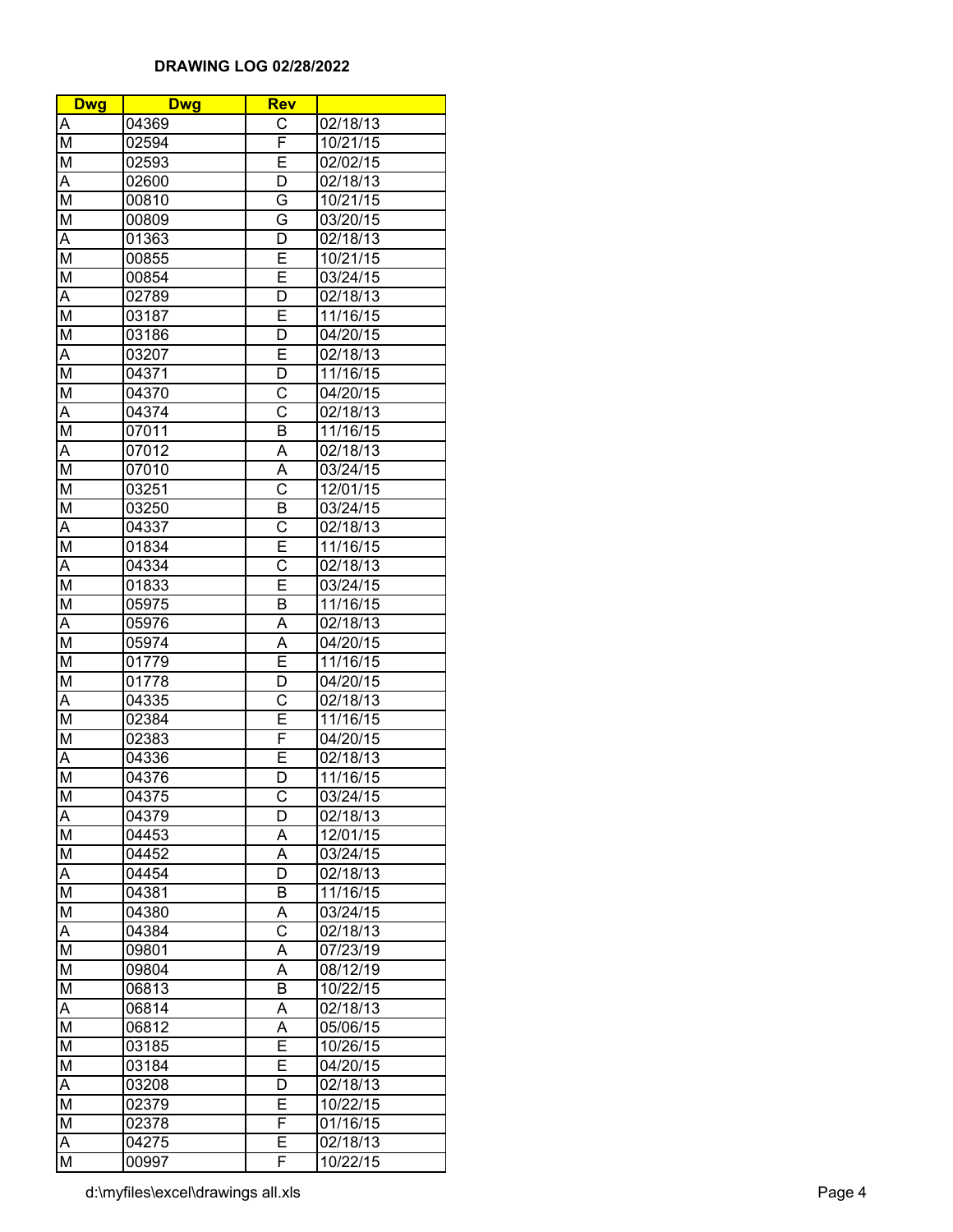| <b>Dwg</b>              | <b>Dwg</b> | <b>Rev</b>              |               |
|-------------------------|------------|-------------------------|---------------|
| M                       | 00996      | F                       | 04/20/15      |
| Α                       | 02460      | D                       | 02/18/13      |
| M                       | 03759      | C                       | 10/22/15      |
| $\overline{\mathsf{M}}$ | 03758      | D                       | 01/27/15      |
| A                       | 03760      | F                       | 03/09/20      |
| $\overline{\mathsf{M}}$ | 04386      | $\overline{\text{C}}$   | 10/22/15      |
| M                       | 04385      | B                       | 04/20/15      |
| A                       | 04389      | С                       | 02/18/13      |
| M                       | 02538      | D                       | 11/17/15      |
| M                       | 02537      | C                       | 04/20/15      |
| A                       | 04338      | $\overline{\text{C}}$   | 02/18/13      |
| $\overline{\mathsf{M}}$ | 09040      |                         | 05/13/16      |
| $\overline{\mathsf{M}}$ | 09041      |                         | 05/13/16      |
|                         | 09044      |                         | 05/13/16      |
| Α                       |            |                         |               |
| M                       | 04391      | D                       | 11/16/15      |
| $\overline{\mathsf{M}}$ | 04390      | $\overline{\text{c}}$   | 04/20/15      |
| Α                       | 04394      | D                       | 02/18/13      |
| M                       | 07093      | Α                       | 04/20/15      |
| $\overline{\mathsf{M}}$ | 07094      | $\overline{\mathsf{B}}$ | 10/20/15      |
| $\overline{A}$          | 07095      | A                       | 02/18/13      |
| $\overline{\mathsf{M}}$ | 05798      | $\overline{\text{c}}$   | 10/20/15      |
| $\overline{A}$          | 05799      | $\overline{\text{c}}$   | 02/18/13      |
| M                       | 05797      | $\overline{\text{c}}$   | 01/27/15      |
| M                       | 06959      | B                       | 10/20/15      |
| M                       | 06958      | A                       | 03/24/15      |
| A                       | 06960      | $\overline{\mathsf{A}}$ | 02/18/13      |
| $\overline{\mathsf{M}}$ | 04405      | $\overline{\mathsf{D}}$ | 11/16/15      |
| $\overline{\mathsf{M}}$ | 04404      | C                       | 03/24/15      |
| Ā                       | 04406      | $\overline{\text{c}}$   | 02/18/13      |
| M                       | 04408      | $\overline{\text{c}}$   | 11/16/15      |
| $\overline{\mathsf{M}}$ | 04407      | A                       | 03/24/15      |
| A                       | 04409      | $\overline{\text{c}}$   | 02/18/13      |
| M                       | 04186      | $\overline{\mathsf{D}}$ | 11/16/15      |
| M                       | 04185      | B                       | 03/24/15      |
| A                       | 04187      | F                       | 10/28/16      |
| M                       | 02381      | D                       | 10/20/15      |
| A                       | 02898      | D                       | 02/18/13      |
| M                       | 08015      |                         | 09/12/12      |
| M                       | 08016      | В                       | 10/20/15      |
| Α                       | 08017      | В                       | 02/18/13      |
| $\overline{\mathsf{M}}$ | 04992      | В                       | 10/20/15      |
| Α                       | 04993      | С                       | 02/18/13      |
| M                       | 04991      | Α                       | 03/24/15      |
| M                       | 05045      | B                       | 10/21/15      |
| Α                       | 05046      | С                       | 02/18/13      |
| M                       | 05044      | A                       | 01/27/15      |
| $\overline{\mathsf{M}}$ | 03943      | Α                       | $6 - 26 - 98$ |
| M                       | 07217      | B                       | 05/06/15      |
| M                       | 07218      | $\overline{\text{c}}$   | 10/22/15      |
| Α                       | 07219      | $\overline{\mathsf{B}}$ | 02/18/13      |
| M                       | 07158      | A                       | 03/31/15      |
| $\overline{\mathsf{M}}$ | 07159      | $\overline{\mathsf{B}}$ | 10/21/15      |
|                         |            | Ā                       |               |
| Ā                       | 07161      |                         | 02/18/13      |
| $\overline{\mathsf{M}}$ | 05081      | В                       | 10/21/15      |
| A                       | 05082      | $\overline{\text{C}}$   | 02/18/13      |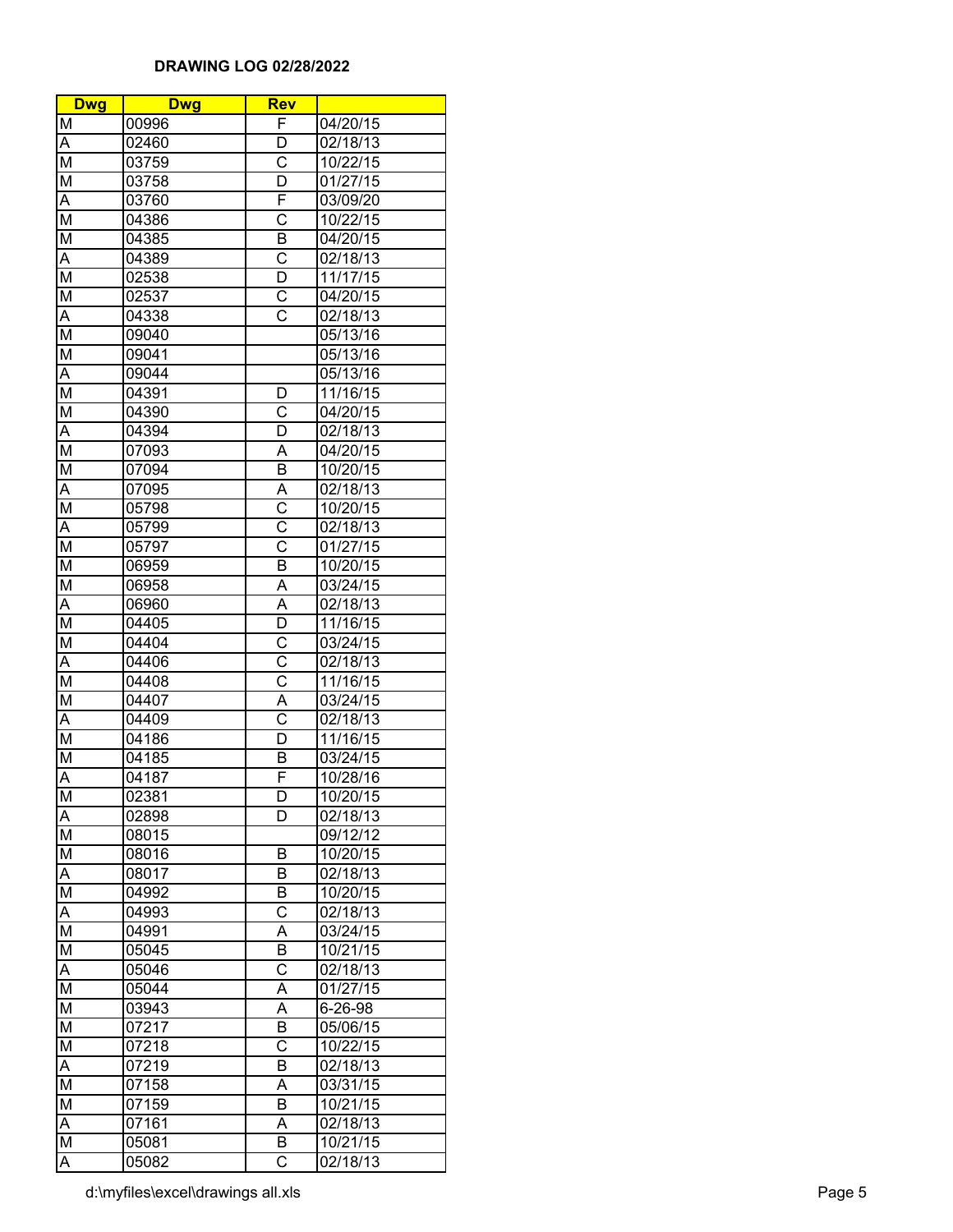| <b>Dwg</b>                   | <b>Dwg</b>     | <b>Rev</b>                 |                        |
|------------------------------|----------------|----------------------------|------------------------|
| М                            | 05080          | Α                          | 03/31/15               |
| M                            | 00980          | D                          | 10/21/15               |
| $\overline{\mathsf{M}}$      | 00979          | $\overline{\text{C}}$      | 03/31/15               |
| Α                            | 04339          | $\overline{\text{c}}$      | 02/18/13               |
| $\overline{\mathsf{M}}$      | 04525          | $\overline{\text{c}}$      | 10/21/15               |
| M                            | 04524          | В                          | 03/31/15               |
| A                            | 04528          | C                          | 02/18/13               |
| M                            | 06992          | B                          | 10/21/15               |
| Α                            | 06993          | Α                          | 02/18/13               |
| M                            | 06991          | A                          | 03/31/15               |
| M                            | 04411          | C                          | 10/21/15               |
| M                            | 04410          | B                          | 03/31/15               |
| Α                            | 04412          | D                          | $\overline{0}$ 2/18/13 |
| M                            | 01830          | D                          | 10/21/15               |
| $\overline{\mathsf{M}}$      | 01829          | $\overline{\text{c}}$      | 03/31/15               |
| Α                            | 04219          | D                          | 02/18/13               |
| M                            | 07379          | Α                          | 03/31/15               |
| $\overline{\mathsf{M}}$      | 07380          | $\overline{\mathsf{B}}$    | 10/23/15               |
|                              |                | A                          |                        |
| A<br>$\overline{\mathsf{M}}$ | 07381<br>06835 |                            | 02/18/13               |
|                              |                | B                          | 11/16/15               |
| $\overline{A}$               | 06836          | B                          | 06/08/15               |
| M                            | 06834          | Α<br>$\overline{\text{c}}$ | 06/08/15               |
| Μ                            | 04464          |                            | 10/23/15               |
| M                            | 04463          | D                          | 01/22/15               |
| Α                            | 04466          | C                          | 02/18/13               |
| $\overline{\mathsf{M}}$      | 07420          | A                          | 03/05/15               |
| $\overline{\mathsf{M}}$      | 07421          | $\overline{\text{c}}$      | 10/23/15               |
| Α                            | 07422          | $\overline{\mathsf{B}}$    | 04/07/15               |
| M                            | 05000          | Ā                          | 10/27/15               |
| Α                            | 05001          | D                          | 02/18/13               |
| M                            | 04999          | A                          | 03/31/15               |
| M                            | 03241          | D                          | 10/23/15               |
| M                            | 03240          | C                          | 03/31/15               |
| A                            | 04340          | $\overline{\text{c}}$      | 02/18/13               |
| M                            | 04414          | $\overline{\text{c}}$      | 10/23/15               |
| M                            | 04413          | B                          | 03/31/15               |
| Α                            | 04416          | D                          | 02/18/13               |
| $\overline{\mathsf{M}}$      | 06290          | С                          | 02/19/19               |
| Α                            | 06292          | B                          | 02/18/13               |
| M                            | 06289          | Α                          | 04/14/15               |
| Μ                            | 05859          | F                          | 10/27/15               |
| М                            | 05858          | F                          | 03/27/15               |
| M                            | 06282          | C                          | 12/01/15               |
| Α                            | 06288          | D                          | 02/18/13               |
| M                            | 06281          | $\overline{\text{c}}$      | 01/16/15               |
| M                            | 07701          | A                          | 04/27/15               |
| $\overline{\mathsf{M}}$      | 07702          | B                          | 10/23/15               |
| Α                            | 07703          | B                          | 02/18/13               |
| Μ                            | 07335          | A                          | 05/06/15               |
| M                            | 07336          | A                          | 10/27/15               |
| Ā                            | 07338          | Ā                          | 02/18/13               |
| M                            | 05866          | Ē                          | 02/19/19               |
| Α                            | 05954          | D                          | 02/18/13               |
| $\overline{\mathsf{M}}$      | 05865          | $\overline{\text{C}}$      | 04/27/15               |
| $\overline{\mathsf{M}}$      | 06284          | $\overline{\text{c}}$      | 10/27/15               |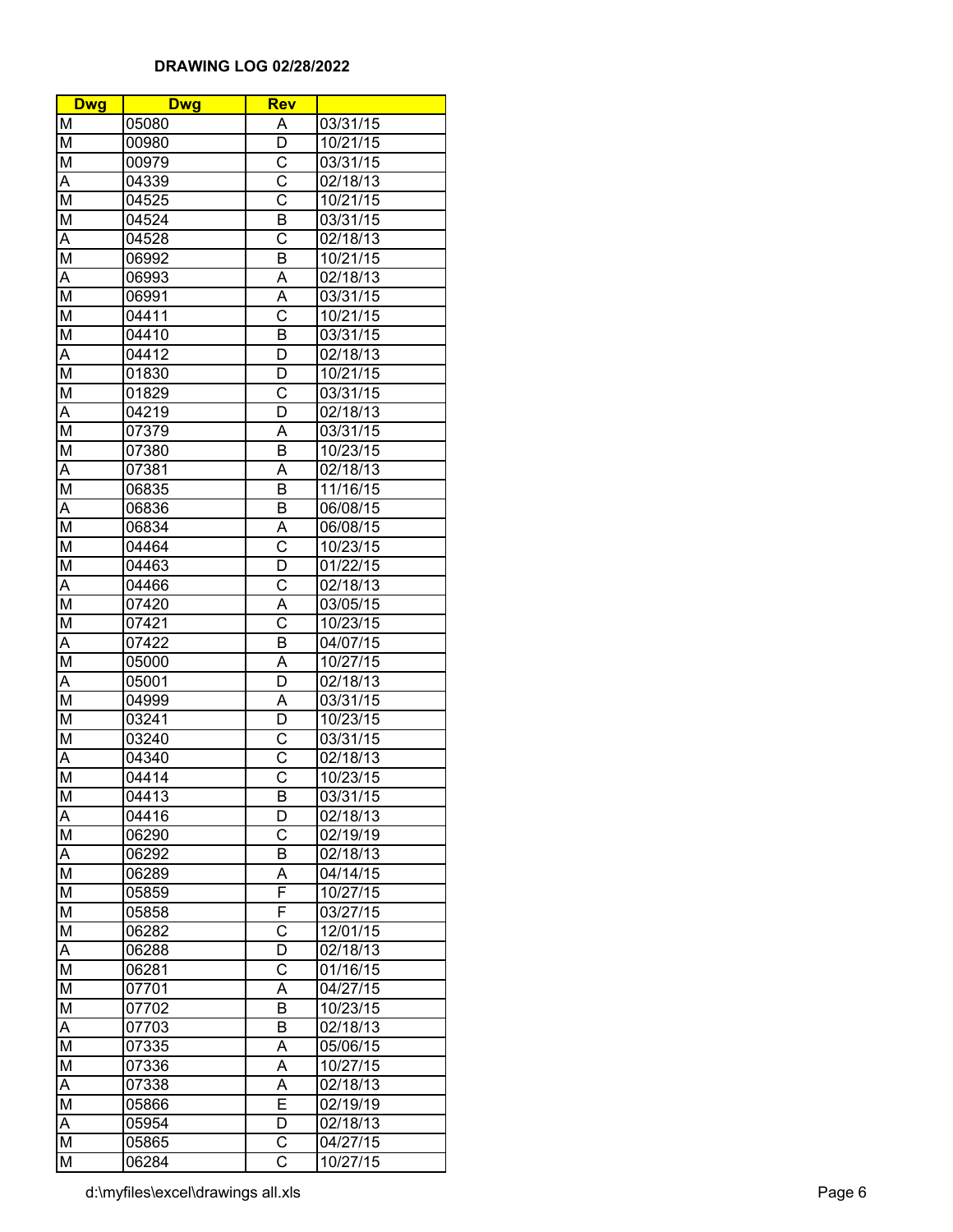| <b>Dwg</b>              | <b>Dwg</b> | <b>Rev</b>              |               |
|-------------------------|------------|-------------------------|---------------|
| Μ                       | 06283      | C                       | 05/06/15      |
| $\overline{\mathsf{M}}$ | 07233      | B                       | 07/28/15      |
| $\overline{\mathsf{M}}$ | 07233M     | B                       | 07/28/15      |
| Μ                       | 07234      | $\overline{\text{c}}$   | 02/19/19      |
| M                       | 07234M     | B                       | 10/26/15      |
| A                       | 07364      | С                       | 07/28/15      |
| A                       | 07364M     | C                       | 07/28/15      |
| M                       | 08186      | B                       | 01/16/15      |
| $\overline{\mathsf{M}}$ | 08187      | D                       | 10/10/16      |
| A                       | 08188      | A                       | 11/17/16      |
| $\overline{\mathsf{M}}$ | 08245      | A                       | 04/27/15      |
| $\overline{\mathsf{M}}$ | 08246      | B                       | 10/23/15      |
| Α                       | 08247      |                         | 01/22/14      |
| M                       | 08252      | A                       | 04/27/15      |
| M                       | 08253      | $\overline{\mathsf{B}}$ | 10/23/15      |
| Ā                       | 08254      |                         | 01/22/14      |
| M                       | 06631      | Α                       | 05/06/15      |
| $\overline{\mathsf{M}}$ | 06632      | B                       | 10/27/15      |
| $\overline{A}$          | 06634      | $\overline{\text{C}}$   | 02/18/13      |
| M                       | 06629      | A                       | 10/27/15      |
| A                       | 06635      | $\overline{\text{c}}$   | 02/18/13      |
| $\overline{\mathsf{M}}$ | 06628      | Α                       | 04/27/15      |
| M                       | 01223      | $\overline{\mathsf{F}}$ | 12/23/15      |
| M                       | 01223M     |                         | 01/13/16      |
| M                       | 01224      | E                       | 06/23/11      |
| $\overline{\mathsf{M}}$ | 09291      |                         | 09/06/16      |
| M                       | 09292      |                         | 09/06/16      |
| $\overline{\mathsf{M}}$ | 04032      |                         | 10-18-96      |
| $\overline{\mathsf{M}}$ | 04015      |                         | $9 - 24 - 96$ |
| $\overline{M}$          | 04031      |                         | 10-18-96      |
| M                       | 01225      | G                       | 08/29/18      |
| M                       | 01221      | H                       | 12/23/15      |
| $\overline{\mathsf{M}}$ | 01221M     | $\overline{\text{c}}$   | 12/23/15      |
| Ā                       | 08243      |                         | 01/20/14      |
| M                       | 04236      |                         | $5 - 2 - 97$  |
| M                       | 05041      |                         | 04/07/99      |
| Μ                       | 04057      | Α                       | 6-9-98        |
| M                       | 02092      | D                       | 06/23/11      |
| Α                       | 05422      |                         | 04/24/00      |
| M                       | 05421      |                         | 04/24/00      |
| A                       | 06299      |                         | 05/28/03      |
| $\overline{\mathsf{M}}$ | 06298      |                         | 05/28/03      |
| $\overline{\mathsf{M}}$ | 06297      | Α                       | 10/13/10      |
| $\overline{A}$          | 03755      | F                       | 02/22/19      |
| Ā                       | 03755M     | $\overline{\text{c}}$   | 02/22/19      |
| $\overline{\mathsf{M}}$ | 03456      | $\overline{1}$          | 04/15/19      |
| M                       | 03456M     | D                       | 04/15/19      |
| M                       | 03455      | H                       | 10/05/06      |
| $\overline{\mathsf{M}}$ | 03455M     | B                       | 10/05/06      |
| Α                       | 05991      | A                       | 09/28/16      |
| $\overline{\mathsf{M}}$ | 05988      |                         | 05/15/02      |
| M                       | 05987      |                         | 05/15/02      |
| $\overline{\mathsf{M}}$ | 09646      | А                       | 02/14/22      |
| М                       | 09646M     | А                       | 02/14/22      |
| $\overline{\mathsf{M}}$ | 05012      | $\overline{\mathsf{K}}$ | 04/15/19      |
|                         |            |                         |               |

d:\myfiles\excel\drawings all.xls Page 7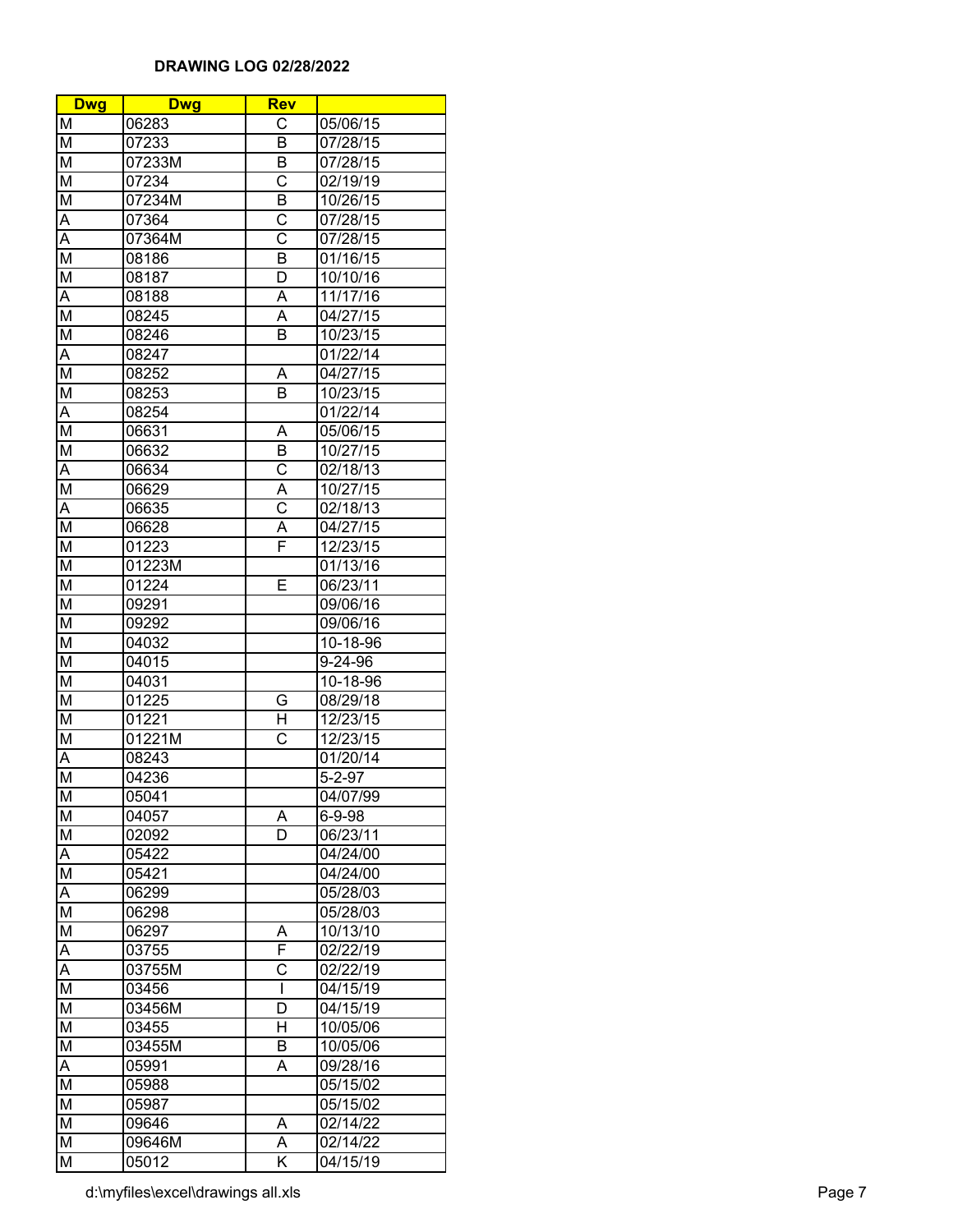| <b>Dwg</b>                   | <b>Dwg</b> | <b>Rev</b>              |          |
|------------------------------|------------|-------------------------|----------|
| М                            | 05028      | Н                       | 04/15/19 |
| M                            | 06177      |                         | 11/20/02 |
| $\overline{\mathsf{M}}$      | 06180      | A                       | 08/28/03 |
| Ā                            | 06185      | $\overline{\mathsf{D}}$ | 10/04/12 |
| $\overline{\mathsf{M}}$      | 06176      | B                       | 02/17/15 |
| M                            | 06182      | B                       | 02/23/04 |
| M                            | 06351      |                         | 08/28/03 |
| M                            | 06355      |                         | 08/28/03 |
| Α                            | 06357      | B                       | 08/01/12 |
| M                            | 06350      | A                       | 02/17/15 |
| M                            | 06354      | C                       | 02/23/04 |
| M                            | 06362      | B                       | 02/26/04 |
| $\overline{\mathsf{M}}$      | 06359      | Α                       | 01/05/04 |
| Α                            | 06365      | $\overline{\text{c}}$   | 08/01/12 |
| M                            | 06361      | B                       | 02/17/15 |
| M                            | 06358      | $\overline{\text{c}}$   | 02/23/04 |
| $\overline{\mathsf{P}}$      | 05676      | $\overline{\mathsf{K}}$ | 04/10/17 |
| M                            | 07447      |                         | 03/24/10 |
| $\overline{\mathsf{M}}$      | 07446      |                         |          |
|                              | 07450      | Α<br>A                  | 02/04/15 |
| A<br>$\overline{\mathsf{M}}$ |            |                         | 08/01/12 |
|                              | 05210      | B                       | 03/08/04 |
| $\overline{\mathsf{M}}$      | 05212      | D                       | 03/08/04 |
| A                            | 05225      | E                       | 10/04/12 |
| $\overline{\mathsf{M}}$      | 05209      | D<br>Ē                  | 01/27/15 |
| M                            | 05211      |                         | 03/08/04 |
| M                            | 06476      |                         | 01/13/04 |
| $\overline{\mathsf{M}}$      | 06477      |                         | 01/13/04 |
| Ā                            | 06482      | A                       | 08/01/12 |
| M                            | 06475      | Ā                       | 02/04/15 |
| $\overline{\mathsf{M}}$      | 06478      | B                       | 02/23/04 |
| M                            | 05368      | A                       | 01/11/01 |
| M                            | 05371      | B                       | 02/23/04 |
| Α                            | 05369      | D                       | 08/01/12 |
| M                            | 05367      | $\overline{\text{c}}$   | 02/04/15 |
| $\overline{\mathsf{M}}$      | 05370      | D                       | 02/23/04 |
| M                            | 06094      |                         | 08/02/02 |
| M                            | 06099      |                         | 08/02/02 |
| $\overline{A}$               | 06095      | С                       | 08/01/12 |
| M                            | 06093      | A                       | 02/04/15 |
| M                            | 06098      | B                       | 02/23/04 |
| M                            | 06068      |                         | 07/26/02 |
| M                            | 06074      | А                       | 08/05/02 |
| A                            | 06069      | D                       | 08/01/12 |
| $\overline{\mathsf{M}}$      | 06067      | Α                       | 02/04/15 |
| $\overline{\mathsf{M}}$      | 06073      | B                       | 02/23/04 |
| $\overline{\mathsf{M}}$      | 06910      |                         | 08/17/06 |
| $\overline{\mathsf{M}}$      | 06915      |                         | 08/17/06 |
| Α                            | 06916      | Α                       | 08/01/12 |
| M                            | 06909      | A                       | 02/10/15 |
| M                            | 06914      |                         | 08/17/06 |
| $\overline{\mathsf{M}}$      | 07073      | Ā                       | 02/10/15 |
| M                            | 07074      |                         | 08/24/07 |
| Α                            | 07077      | A                       | 08/01/12 |
| M                            | 07079      |                         | 08/24/07 |
| M                            | 07080      |                         | 08/24/07 |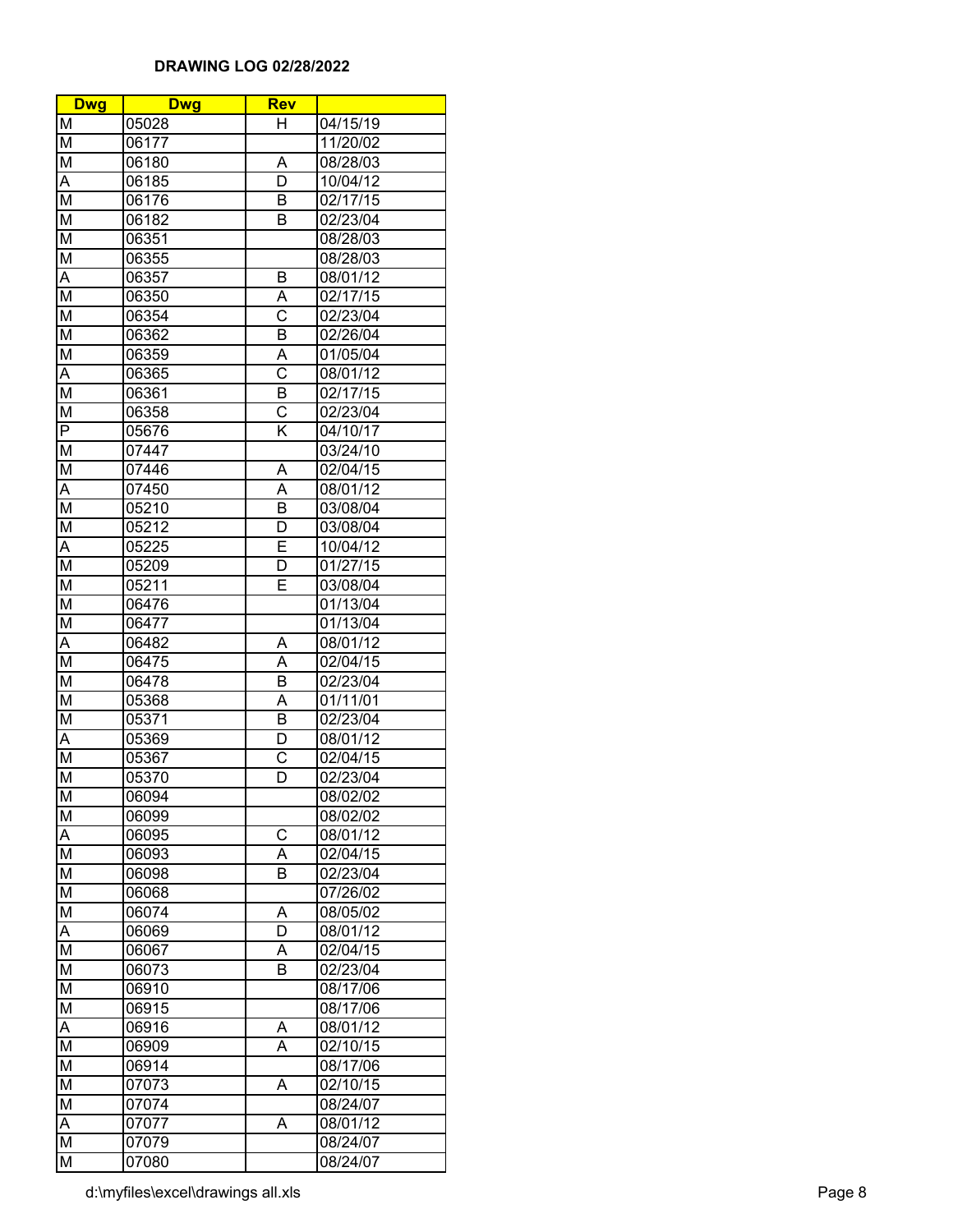| <b>Dwg</b>                   | <b>Dwg</b> | <b>Rev</b>              |          |
|------------------------------|------------|-------------------------|----------|
| М                            | 05214      | В                       | 07/09/03 |
| $\overline{\mathsf{M}}$      | 05216      | $\overline{\text{c}}$   | 02/23/04 |
| Α                            | 05444      | D                       | 08/01/12 |
| M                            | 05213      | $\overline{\text{c}}$   | 02/10/15 |
| $\overline{\mathsf{M}}$      | 05215      | D                       | 02/23/04 |
| A                            | 05338      | D                       | 08/01/12 |
| M                            | 05192      | С                       | 03/08/13 |
| M                            | 05194      | С                       | 02/23/04 |
| M                            | 05191      | F                       | 05/29/15 |
| M                            | 05193      | E                       | 02/23/04 |
| M                            | 05931      |                         | 02/27/02 |
| $\overline{\mathsf{M}}$      | 05932      | A                       | 02/23/04 |
| Α                            | 05934      | $\overline{\text{c}}$   | 08/01/12 |
| M                            | 05930      | B                       | 02/09/15 |
| M                            | 05939      | В                       | 02/23/04 |
| M                            | 06757      |                         | 06/15/05 |
| M                            | 07715      | B                       | 02/09/15 |
| $\overline{\mathsf{M}}$      | 07716      |                         | 03/31/11 |
|                              |            |                         |          |
| Ā<br>$\overline{\mathsf{M}}$ | 07719      | Α                       | 08/01/12 |
|                              | 07720      |                         | 03/31/11 |
| $\overline{\mathsf{M}}$      | 07721      |                         | 03/31/11 |
| M                            | 05555      | Α                       | 01/11/01 |
| M                            | 05558      | B                       | 02/23/04 |
| A                            | 05556      | D                       | 08/01/12 |
| M                            | 05554      | В                       | 02/09/15 |
| M                            | 05557      | $\overline{\text{c}}$   | 02/23/04 |
| $\overline{\mathsf{M}}$      | 05185      | D                       | 03/11/05 |
| $\overline{\mathsf{M}}$      | 05187      | $\overline{\text{c}}$   | 02/23/04 |
| Ā                            | 05188      | Ē                       | 08/01/12 |
| $\overline{\mathsf{M}}$      | 05184      | F                       | 01/29/15 |
| $\overline{\mathsf{M}}$      | 05186      | Ē                       | 02/23/04 |
| $\overline{M}$               | 07034      | $\overline{\text{c}}$   | 02/10/15 |
| M                            | 07035      | B                       | 08/01/11 |
| A                            | 07038      | B                       | 10/04/12 |
| M                            | 07039      |                         | 06/26/07 |
| M                            | 07040      |                         | 06/26/07 |
| M                            | 06706      | В                       | 07/09/13 |
| M                            | 06711      | А                       | 03/24/11 |
| A                            | 06709      | B                       | 08/01/12 |
| M                            | 06705      | В                       | 02/11/15 |
| Μ                            | 06710      |                         | 02/01/05 |
| M                            | 05329      | С                       | 01/08/15 |
| M                            | 05330      | $\overline{\mathsf{B}}$ | 05/07/13 |
| Α                            | 05331      | D                       | 08/01/12 |
| M                            | 05332      | D                       | 02/23/04 |
| $\overline{\mathsf{M}}$      | 05333      | B                       | 02/23/04 |
| A                            | 06607      | A                       | 08/01/12 |
| M                            | 06604      | A                       | 03/01/05 |
| M                            | 06609      |                         | 07/21/04 |
| M                            | 06603      | A                       | 01/27/15 |
| M                            | 06608      |                         | 07/21/04 |
| $\overline{\mathsf{M}}$      | 07761      | A                       | 02/12/15 |
| $\overline{\mathsf{M}}$      | 07762      |                         | 05/17/11 |
| Α                            | 07765      | A                       | 08/01/12 |
| $\overline{\mathsf{M}}$      | 07766      |                         | 05/17/11 |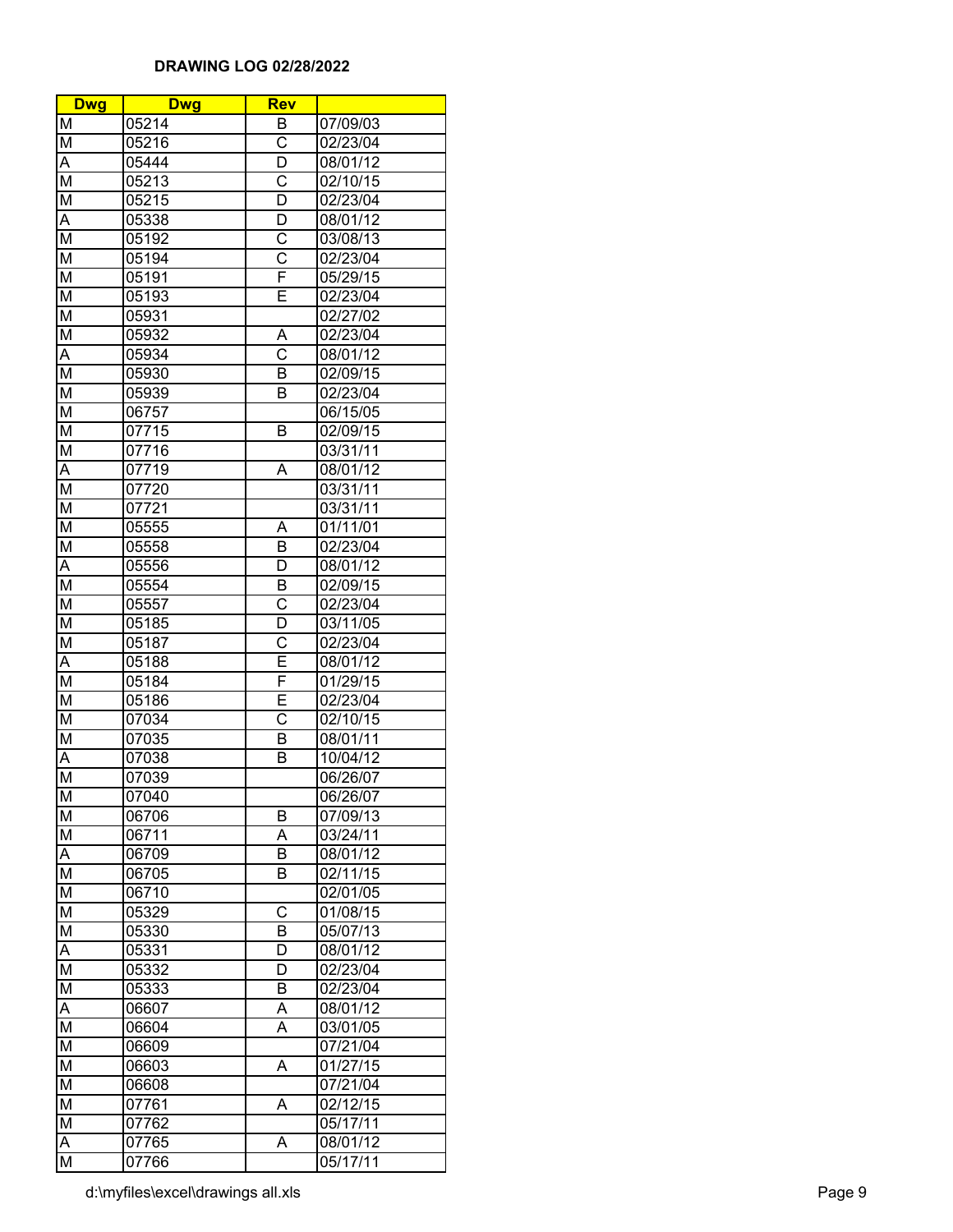| <b>Dwg</b>              | <b>Dwg</b> | <b>Rev</b>              |                       |
|-------------------------|------------|-------------------------|-----------------------|
| М                       | 07767      |                         | $\overline{05/17/11}$ |
| M                       | 07693      | Α                       | 01/15/15              |
| $\overline{\mathsf{M}}$ | 07694      | Ā                       | 03/23/11              |
| A                       | 07695      | $\overline{\mathsf{A}}$ | 08/01/12              |
| $\overline{\mathsf{M}}$ | 07696      |                         | 03/14/11              |
| M                       | 07697      |                         | 03/14/11              |
| M                       | 05540      | A                       | 09/13/00              |
| M                       | 05543      | B                       | 02/23/04              |
| A                       | 05541      | D                       | 08/01/12              |
| $\overline{\mathsf{M}}$ | 05539      | B                       | 02/12/15              |
| $\overline{\mathsf{M}}$ | 05542      | C                       | 02/23/04              |
| $\overline{\mathsf{M}}$ | 04979      | $\overline{\text{c}}$   | 02/02/15              |
| $\overline{\mathsf{M}}$ | 04990      | $\overline{\text{c}}$   | 02/23/04              |
| A                       | 05161      | $\overline{\text{c}}$   | 08/01/12              |
| M                       | 04978      | D                       | 02/02/15              |
| M                       | 05142      | E                       | 02/23/04              |
| $\overline{\mathsf{M}}$ | 06334      |                         | 07/21/03              |
| $\overline{A}$          | 06335      | В                       | 08/01/12              |
| $\overline{\mathsf{M}}$ | 06332      | B                       | 02/23/04              |
| $\overline{\mathsf{M}}$ | 06329      |                         | 07/21/03              |
| M                       | 06328      | В                       | 02/12/15              |
| M                       | 05144      | Η                       | 02/22/13              |
| M                       | 05146      | D                       | 01/18/08              |
| Α                       | 05162      | E                       | 08/01/12              |
| $\overline{\mathsf{M}}$ | 05145      | G                       | 01/18/08              |
| $\overline{\mathsf{M}}$ | 05143      | K                       | 05/20/15              |
| $\overline{\mathsf{M}}$ | 07637      | $\overline{\mathsf{B}}$ | 02/19/15              |
| M                       | 07638      |                         | 01/24/11              |
| M                       | 07642      |                         | 01/24/11              |
| M                       | 07643      |                         | 01/24/11              |
| A                       | 07639      | A                       | 08/01/12              |
| M                       | 05960      | D                       | 11/05/12              |
| M                       | 05961      | E                       | 11/05/12              |
| $\overline{\mathsf{M}}$ | 05959      | F                       | 11/05/12              |
| Ā                       | 05964      | D                       | 11/05/12              |
| M                       | 05958      | G                       | 01/29/15              |
| М                       | 06076      | A                       | 12/04/02              |
| M                       | 06079      |                         | 07/26/02              |
| Α                       | 06077      | С                       | 08/01/12              |
| M                       | 06075      | A                       | 02/12/15              |
| M                       | 06078      | $\overline{\mathsf{B}}$ | 02/23/04              |
| M                       | 05218      | B                       | 06/26/08              |
| M                       | 05220      | C                       | 06/26/08              |
| Α                       | 05456      | D                       | 08/01/12              |
| $\overline{\mathsf{M}}$ | 05217      | D                       | 02/10/15              |
| $\overline{\mathsf{M}}$ | 05219      | Ē                       | 06/26/08              |
| M                       | 05582      | $\overline{\text{c}}$   | 11/20/15              |
| M                       | 05584      | $\overline{\mathsf{D}}$ | 11/20/15              |
| Α                       | 05593      | D                       | 08/01/12              |
| $\overline{\mathsf{M}}$ | 05581      | Ē                       | 11/20/15              |
| $\overline{\mathsf{M}}$ | 05583      | E                       | 11/20/15              |
| $\overline{\mathsf{M}}$ | 06822      |                         | 10/18/05              |
| $\overline{\mathsf{M}}$ | 06827      |                         | 10/18/05              |
| $\overline{A}$          | 06825      | А                       | 08/01/12              |
| $\overline{\mathsf{M}}$ | 06821      | B                       | 01/29/15              |
|                         |            |                         |                       |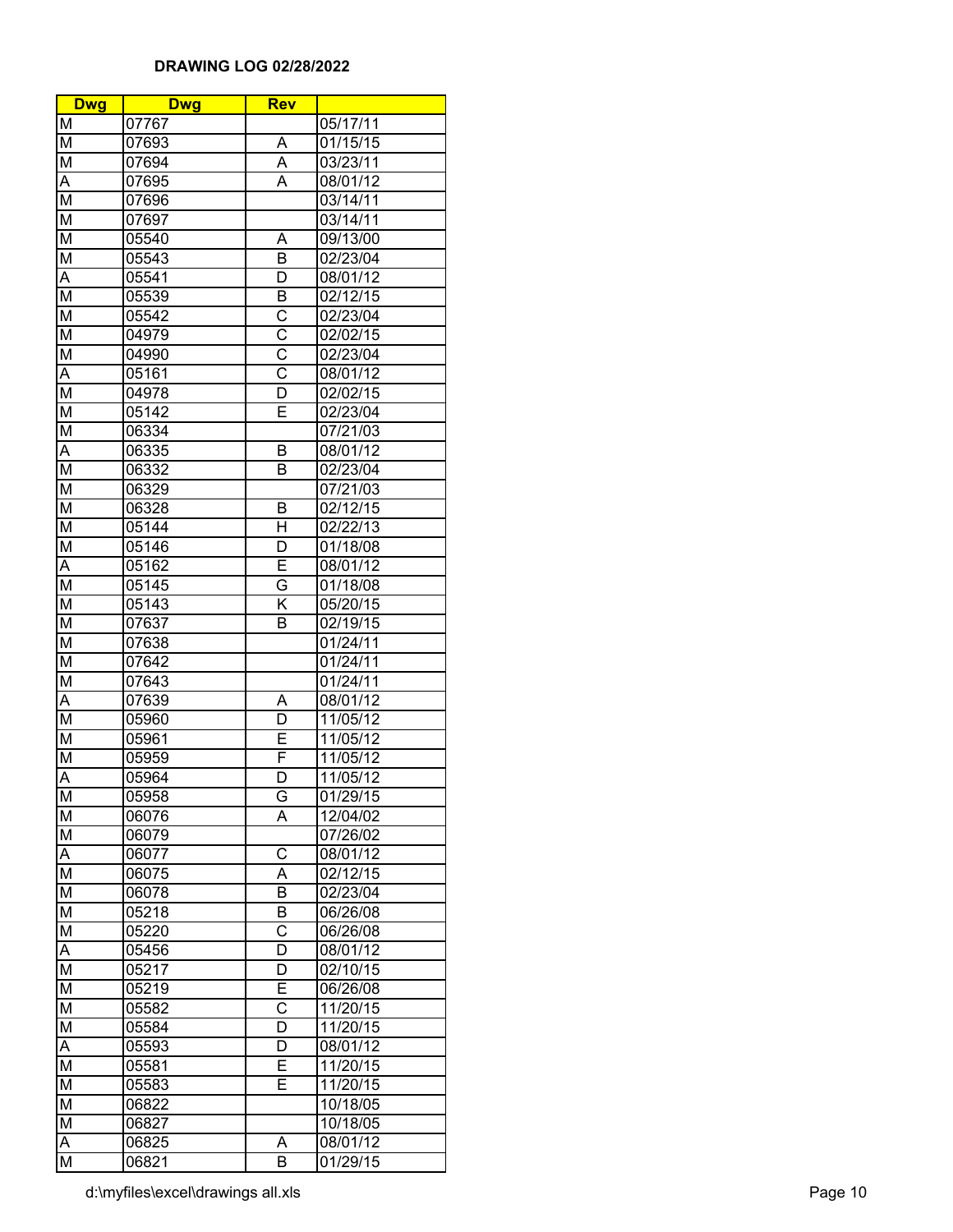| <b>Dwg</b>              | <b>Dwg</b> | <b>Rev</b>              |                       |
|-------------------------|------------|-------------------------|-----------------------|
| M                       | 06826      |                         | 10/18/05              |
| $\overline{\mathsf{M}}$ | 08128      | A                       | 02/12/15              |
| $\overline{\mathsf{M}}$ | 08129      |                         | 04/09/13              |
| Ā                       | 08130      |                         | 04/09/13              |
| $\overline{\mathsf{M}}$ | 08139      |                         | 04/09/13              |
| M                       | 08140      |                         | 04/09/13              |
| M                       | 07229      |                         | 09/04/08              |
| M                       | 07228      |                         | 09/04/08              |
| M                       | 07223      | A                       | 02/19/15              |
| $\overline{\mathsf{M}}$ | 07224      |                         | 09/04/08              |
| A                       | 07227      | A                       | 08/01/12              |
| $\overline{\mathsf{M}}$ | 05009      | B                       | $\overline{01/1}1/01$ |
| $\overline{\mathsf{M}}$ | 05099      | $\overline{\text{c}}$   | 02/23/04              |
|                         |            | D                       |                       |
| A                       | 05138      |                         | 08/01/12              |
| $\overline{\mathsf{M}}$ | 05008      | D                       | 02/19/15              |
| M                       | 05136      | Ē                       | 02/23/04              |
| M                       | 07801      |                         | 07/08/11              |
| $\overline{\mathsf{M}}$ | 07802      |                         | 07/08/11              |
| $\overline{\mathsf{M}}$ | 07798      | A                       | 02/12/15              |
| $\overline{\mathsf{M}}$ | 07799      |                         | 07/08/11              |
| $\overline{A}$          | 07800      | Α                       | 08/01/12              |
| $\overline{\mathsf{M}}$ | 06669      | B                       | 07/18/13              |
| $\overline{\mathsf{M}}$ | 06674      |                         | 11/09/04              |
| Α                       | 06672      | B                       | 07/18/13              |
| M                       | 06668      | Α                       | 02/02/15              |
| M                       | 06673      |                         | 11/09/04              |
| $\overline{\mathsf{M}}$ | 06084      | $\overline{\text{c}}$   | 12/04/02              |
| $\overline{\mathsf{M}}$ | 06087      |                         | 07/26/02              |
| Ā                       | 06085      | $\overline{\text{c}}$   | 08/01/12              |
| $\overline{\mathsf{M}}$ | 06083      | $\overline{\mathsf{B}}$ | 02/17/15              |
| $\overline{\mathsf{M}}$ | 06086      | B                       | 02/23/04              |
| M                       | 05148      | A                       | 01/11/01              |
| M                       | 05150      | $\overline{\text{c}}$   | 02/23/04              |
| A                       | 05163      | $\overline{\text{c}}$   | 08/01/12              |
| M                       | 05147      | $\overline{\text{c}}$   | 01/08/15              |
| M                       | 05149      | E                       | 02/23/04              |
| М                       | 05451      | A                       | 01/11/01              |
| M                       | 05453      | В                       | 02/23/04              |
| A                       | 05454      | E                       | 08/01/12              |
| $\overline{\mathsf{M}}$ | 05450      | С                       | 02/12/15              |
| M                       | 05452      | D                       | 02/23/04              |
| M                       | 05196      | B                       | 01/11/01              |
| M                       | 05198      | C                       | 02/23/04              |
| A                       | 05339      | E                       | 08/01/12              |
| M                       | 05195      | D                       | 02/12/15              |
| $\overline{\mathsf{M}}$ |            | Ē                       |                       |
|                         | 05197      | A                       | 02/23/04              |
| $\overline{\mathsf{M}}$ | 07196      |                         | 02/12/15              |
| M                       | 07197      |                         | 06/02/08              |
| Α                       | 07200      | A                       | 08/01/12              |
| M                       | 07201      |                         | 06/02/08              |
| M                       | 07202      |                         | 06/02/08              |
| $\overline{\mathsf{M}}$ | 05152      | $\overline{\text{C}}$   | 08/01/11              |
| $\overline{\mathsf{M}}$ | 05154      | $\overline{\text{c}}$   | 02/23/04              |
| Α                       | 05164      | G                       | 08/01/12              |
| $\overline{\mathsf{M}}$ | 05151      | E                       | 01/08/15              |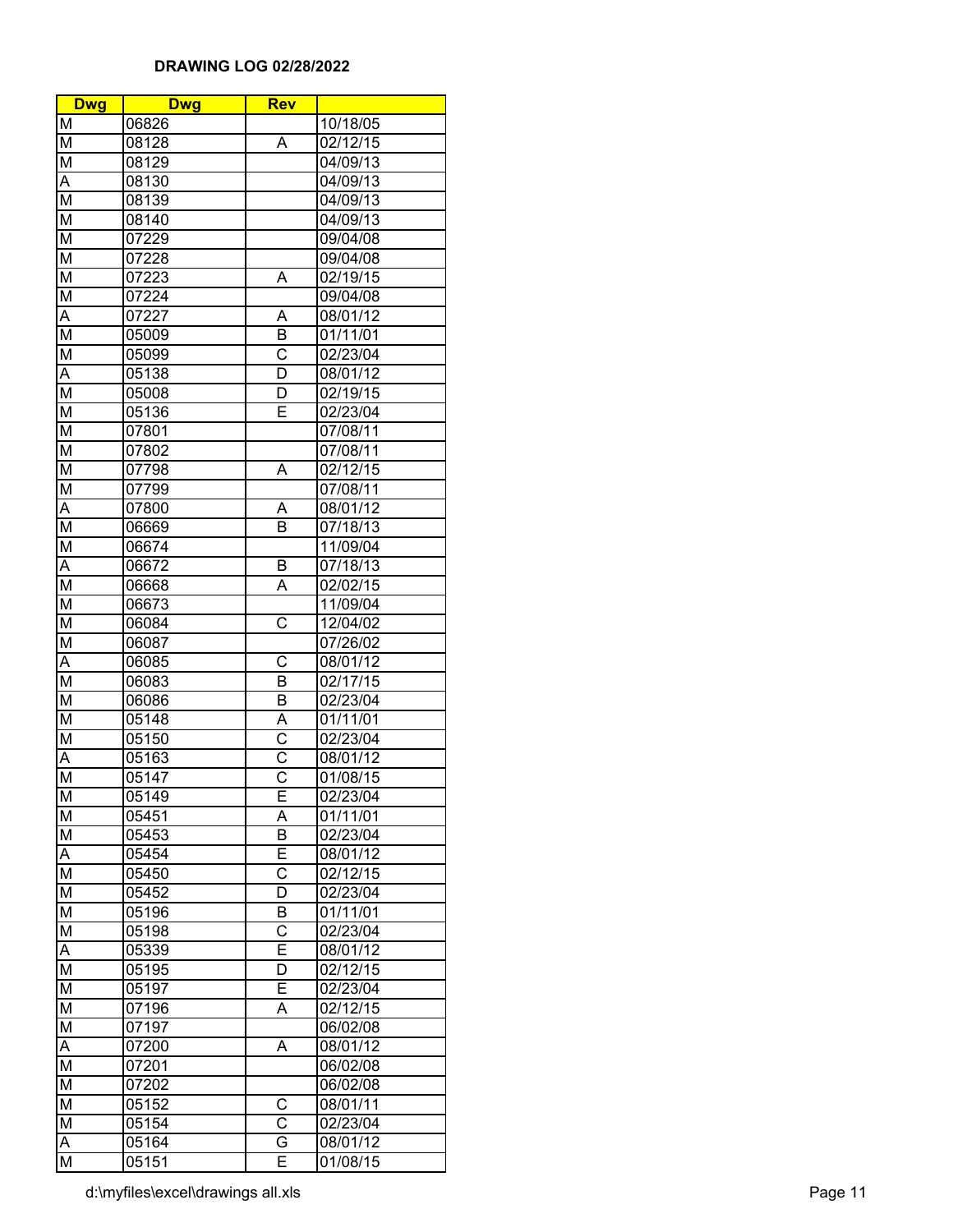| <b>Dwg</b>              | <b>Dwg</b> | <b>Rev</b>              |                       |
|-------------------------|------------|-------------------------|-----------------------|
| M                       | 05153      | E                       | $\overline{02/2}3/04$ |
| $\overline{\mathsf{M}}$ | 06392      | $\overline{\text{c}}$   | 08/01/11              |
| $\overline{\mathsf{M}}$ | 06394      | $\overline{\mathsf{A}}$ | 02/18/11              |
| Ā                       | 06395      | $\overline{\mathsf{D}}$ | 08/01/12              |
| $\overline{\mathsf{M}}$ | 06391      | B                       | 01/08/15              |
| M                       | 06393      | $\overline{\text{c}}$   | 02/18/11              |
| M                       | 06640      |                         | 10/12/04              |
| M                       | 06645      |                         | 10/12/04              |
| Α                       | 06643      | Α                       | 08/01/12              |
| M                       | 06639      | A                       | 01/09/15              |
| $\overline{\mathsf{M}}$ | 06644      |                         | 10/12/04              |
| M                       | 05382      | J                       | 08/05/13              |
| $\overline{\mathsf{M}}$ | 05385      | F                       | 09/13/12              |
| M                       |            | $\overline{\mathsf{K}}$ |                       |
|                         | 05381      |                         | 01/29/15              |
| $\overline{\mathsf{M}}$ | 05384      | Н                       | 09/13/12              |
| Α                       | 05383      | G                       | 01/07/13              |
| M                       | 05751      | Α                       | 09/10/09              |
| $\overline{\mathsf{M}}$ | 05753      | $\overline{\mathsf{A}}$ | 02/23/04              |
| $\overline{\mathsf{M}}$ | 05750      | $\overline{\mathsf{A}}$ | 02/18/15              |
| M                       | 05752      | B                       | 02/23/04              |
| $\overline{\mathsf{M}}$ | 08068      | $\overline{\text{C}}$   | 12/03/13              |
| M                       | 08069      | B                       | 02/03/15              |
| Μ                       | 08070      |                         | 01/02/13              |
| M                       | 08076      |                         | 01/02/13              |
| M                       | 08202      | Α                       | 02/18/15              |
| M                       | 08203      |                         | 09/13/13              |
| $\overline{\mathsf{M}}$ | 08208      |                         | 09/13/13              |
| $\overline{\mathsf{M}}$ | 08209      |                         | 09/13/13              |
| Ā                       | 08210      |                         | 09/13/13              |
| $\overline{\mathsf{M}}$ | 06775      | С                       | 02/18/15              |
| $\overline{\mathsf{M}}$ | 06776      | $\overline{\text{c}}$   | 07/22/21              |
| A                       | 06779      | Ē                       | 08/01/12              |
| M                       | 06780      | A                       | 06/26/08              |
| M                       | 06781      | $\overline{\mathsf{B}}$ | 07/22/21              |
| $\overline{\mathsf{M}}$ | 06683      | B                       | 03/02/06              |
| A                       | 06681      | J                       | 08/01/12              |
| M                       | 06682      | В                       | 03/02/06              |
| M                       | 06678      | D                       | 03/02/06              |
| Μ                       | 06677      | F                       | 01/09/15              |
| М                       | 06784      | Α                       | 06/16/08              |
| M                       | 06789      | A                       | 06/16/08              |
| Α                       | 06787      | D                       | 08/01/12              |
| M                       | 06783      | C                       | 02/18/15              |
| M                       | 06788      | A                       | 06/16/08              |
| M                       | 07809      |                         | 07/08/11              |
| $\overline{\mathsf{M}}$ | 07810      |                         | 07/08/11              |
| M                       | 07806      | B                       | 02/18/15              |
| M                       | 07807      |                         | 07/08/11              |
| Α                       | 07808      | Α                       | 08/01/12              |
| M                       | 08143      | A                       | 02/18/15              |
| M                       | 08144      | $\overline{\mathsf{A}}$ | 08/06/13              |
| $\overline{\mathsf{M}}$ | 08145      |                         | 05/13/13              |
| $\overline{\mathsf{M}}$ | 08146      |                         | 05/13/13              |
| Α                       | 08149      |                         | 05/13/13              |
| $\overline{\mathsf{M}}$ | 07081      | С                       | 01/21/15              |
|                         |            |                         |                       |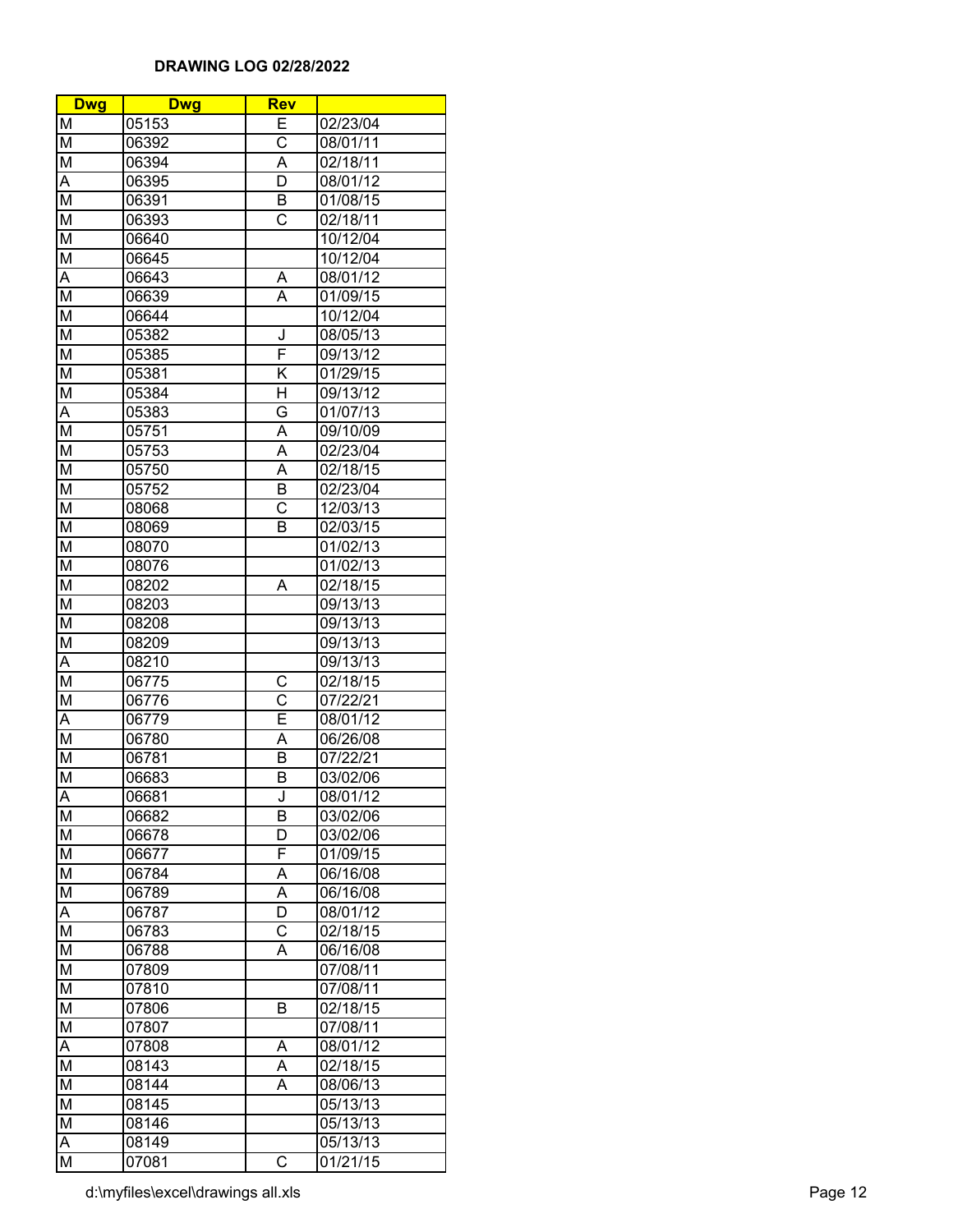| <b>Dwg</b>              | <b>Dwg</b> | <b>Rev</b>              |                       |
|-------------------------|------------|-------------------------|-----------------------|
| Μ                       | 07082      | Α                       | 08/11/11              |
| M                       | 07083      | A                       | 08/11/11              |
| $\overline{\mathsf{M}}$ | 07084      | Ā                       | 08/11/11              |
| $\overline{\mathsf{M}}$ | 07301      | $\overline{\mathsf{B}}$ | 01/08/15              |
| Μ                       | 07302      | A                       | 05/08/12              |
| M                       | 07303      |                         | 03/31/09              |
| M                       | 07304      |                         | 03/31/09              |
| Α                       | 07307      | Α                       | 08/01/12              |
| M                       | 07779      | Ē                       | $\overline{0}1/21/15$ |
| $\overline{\mathsf{M}}$ | 07780      | Α                       | 02/01/12              |
| A                       | 07783      | A                       | 08/01/12              |
| $\overline{\mathsf{M}}$ | 07784      |                         | 06/16/11              |
| $\overline{\mathsf{M}}$ | 07785      |                         | 06/16/11              |
| M                       | 06973      |                         | 02/07/07              |
| M                       | 06978      |                         | 02/07/07              |
| A                       | 06976      | в                       | 08/01/12              |
| $\overline{\mathsf{M}}$ | 06972      | B                       | 02/18/15              |
| $\overline{\mathsf{M}}$ | 06977      |                         | 02/07/07              |
| M                       | 06981      |                         | 02/07/07              |
| $\overline{\mathsf{M}}$ | 06986      |                         | 02/07/07              |
| A                       | 06984      | В                       | 08/01/12              |
| $\overline{\mathsf{M}}$ | 06980      | B                       | 01/13/15              |
| M                       | 06985      | Α                       | 04/27/07              |
| M                       | 09731      | Α                       | 03/08/21              |
| M                       | 09732      | A                       | 03/08/21              |
| $\overline{\mathsf{M}}$ | 09736      |                         | 02/08/19              |
| $\overline{\mathsf{M}}$ | 09434      | A                       | 03/08/18              |
| M                       | 09435      | $\overline{\mathsf{A}}$ | 05/23/19              |
| Ā                       | 09438      |                         | 02/27/18              |
| M                       | 09440      |                         | 02/27/18              |
| M                       | 09737      | A                       | 07/22/20              |
| M                       | 09738      | A                       | 07/22/20              |
| M                       | 09026      | $\overline{\text{c}}$   | 08/31/20              |
| $\overline{\mathsf{M}}$ | 09027      | Ā                       | 08/31/20              |
| Ā                       | 09030      | Ā                       | 09/04/20              |
| M                       | 09032      | Α                       | 08/31/20              |
| М                       | 09473      | $\overline{\text{C}}$   | 01/25/19              |
| M                       | 09474      | $\overline{\text{C}}$   | 01/28/19              |
| Α                       | 09477      | В                       | 09/24/18              |
| M                       | 09478      | В                       | 09/24/18              |
| Μ                       | 09925      |                         | 09/15/20              |
| M                       | 09926      | A                       | 01/12/21              |
| Μ                       | 09927      |                         | 09/15/20              |
| M                       | 08259      | C                       | 04/28/20              |
| $\overline{\mathsf{M}}$ | 08260      | B                       | 04/28/20              |
| A                       | 08263      | B                       | 04/28/20              |
| M                       | 08265      | $\overline{\text{c}}$   | 04/28/20              |
| M                       | 09663      | A                       | 04/27/20              |
| M                       | 09664      | A                       | 04/27/20              |
| Ā                       | 09724      | A                       | 04/27/20              |
| M                       | 09725      | Ā                       | 04/27/20              |
| Μ                       | 08688      | В                       | 02/18/22              |
| $\overline{\mathsf{M}}$ | 08689      | B                       | 02/18/22              |
| $\overline{A}$          | 08692      | А                       | 08/25/20              |
| M                       | 08694      | Α                       | 08/25/20              |
|                         |            |                         |                       |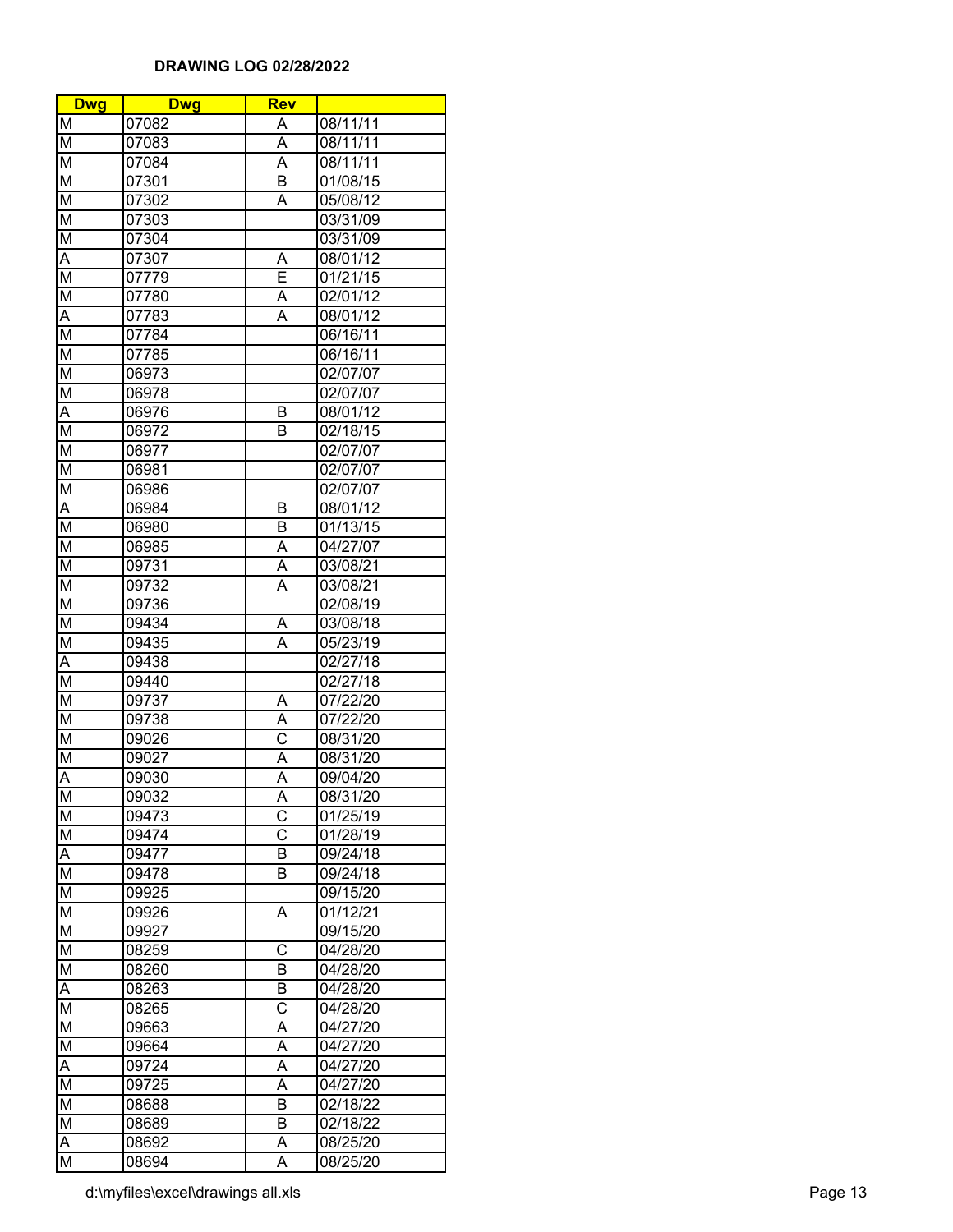| <b>Dwg</b>              | <b>Dwg</b> | <b>Rev</b>              |          |
|-------------------------|------------|-------------------------|----------|
| М                       | 08080      | D                       | 04/02/20 |
| M                       | 08084      | G                       | 04/02/20 |
| $\overline{\mathsf{M}}$ | 08085      | F                       | 04/02/20 |
| A                       | 08975      | B                       | 04/02/20 |
| $\overline{\mathsf{M}}$ | 08737      | B                       | 02/28/20 |
| M                       | 08738      | B                       | 02/28/20 |
| M                       | 08743      | A                       | 04/23/19 |
| A                       | 08741      |                         | 04/23/19 |
| M                       | 08266      | D                       | 04/22/21 |
| M                       | 08267      | С                       | 04/22/21 |
| A                       | 08270      | В                       | 04/22/21 |
| M                       | 08272      | B                       | 04/22/21 |
| $\overline{\mathsf{M}}$ | 08099      | E                       | 09/04/20 |
| $\overline{\mathsf{M}}$ | 08100      | D                       | 09/04/20 |
| Α                       | 08972      | A                       | 09/04/20 |
| M                       | 08104      | B                       | 09/04/20 |
|                         |            |                         | 04/01/20 |
| M                       | 08842      | В<br>A                  |          |
| $\overline{\mathsf{M}}$ | 08843      |                         | 04/01/20 |
| Ā                       | 08846      | Ā                       | 04/01/20 |
| $\overline{\mathsf{M}}$ | 08848      | A                       | 04/01/20 |
| M                       | 08849      | A                       | 08/11/20 |
| M                       | 08850      | $\overline{\mathsf{A}}$ | 08/11/20 |
| Μ                       | 08855      | $\overline{\mathsf{A}}$ | 08/11/20 |
| M                       | 09414      |                         | 03/23/18 |
| M                       | 09415      |                         | 03/23/18 |
| Α                       | 09418      |                         | 03/23/18 |
| $\overline{\mathsf{M}}$ | 09419      |                         | 03/23/18 |
| $\overline{\mathsf{M}}$ | 09752      |                         | 03/22/19 |
| M                       | 09753      |                         | 03/22/19 |
| A                       | 09756      |                         | 03/22/19 |
| M                       | 09758      |                         | 03/22/19 |
| M                       | 09917      |                         | 08/31/20 |
| M                       | 09918      |                         | 08/31/20 |
| A                       | 09921      |                         | 08/31/20 |
| M                       | 09922      |                         | 08/31/20 |
| M                       | 08273      | B                       | 04/15/19 |
| M                       | 08274      | A                       | 04/15/19 |
| Α                       | 08277      | Α                       | 04/15/19 |
| M                       | 08279      | В                       | 06/05/19 |
| М                       | 09376      |                         | 04/17/17 |
| M                       | 09377      |                         | 04/17/17 |
| Α                       | 09380      |                         | 04/17/17 |
| $\overline{\mathsf{M}}$ | 09382      |                         | 04/17/17 |
| M                       | 06856      | A                       | 05/15/07 |
| M                       | 06855      | B                       | 05/15/07 |
| $\overline{\mathsf{M}}$ | 06869      |                         | 03/07/06 |
| M                       | 06868      |                         | 03/07/06 |
| M                       | 06404      | B                       | 04/21/05 |
| M                       | 06403      | A                       | 03/16/04 |
| Α                       | 07209      | A                       | 03/28/11 |
| $\overline{\mathsf{M}}$ | 06406      | $\overline{\mathsf{D}}$ | 05/15/07 |
| $\overline{\mathsf{M}}$ | 06405      | $\overline{\text{c}}$   | 05/15/07 |
| Μ                       | 06258      | D                       | 04/21/05 |
| $\overline{\mathsf{M}}$ | 06257      | $\overline{\text{c}}$   | 03/16/04 |
| $\overline{\mathsf{M}}$ | 06339      | F                       | 04/13/18 |
|                         |            |                         |          |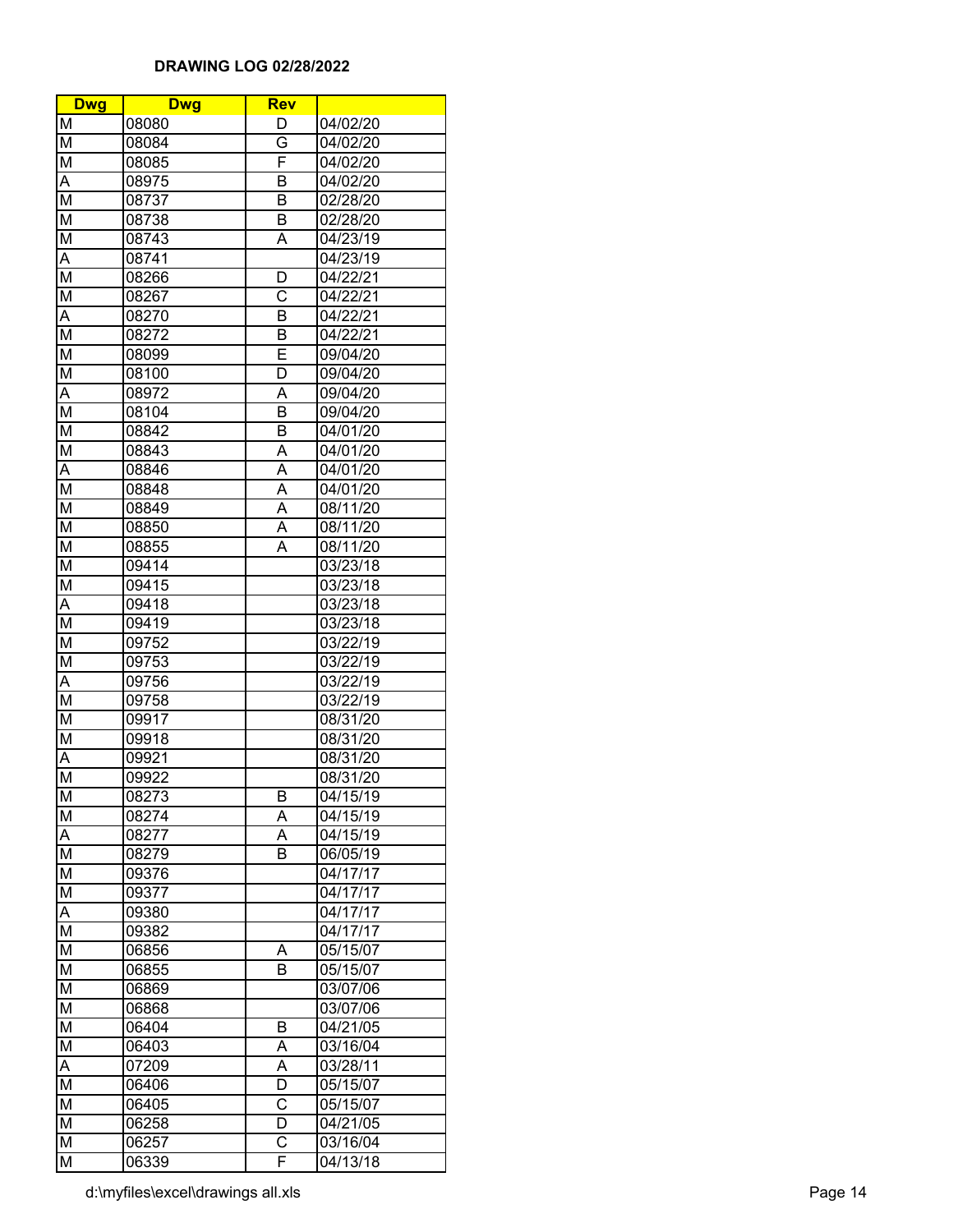| <b>Dwg</b>                          | <b>Dwg</b> | <b>Rev</b>              |                       |
|-------------------------------------|------------|-------------------------|-----------------------|
| M                                   | 06338      | Ē                       | $\overline{04/13}/18$ |
| $\overline{\mathsf{M}}$             | 06410      | B                       | 04/21/05              |
| M                                   | 06409      | Ā                       | 03/16/04              |
| M                                   | 06412      | $\overline{\mathsf{D}}$ | 05/15/07              |
| $\overline{\mathsf{M}}$             | 06411      | $\overline{\text{c}}$   | 05/15/07              |
| Α                                   | 07087      | A                       | 03/28/11              |
| M                                   | 06427      | D                       | 08/25/09              |
| M                                   | 06426      | B                       | 08/25/09              |
| M                                   | 06513      | Α                       | 04/21/05              |
| M                                   | 06512      |                         | 02/19/04              |
| M                                   | 06429      | B                       | 05/15/07              |
| M                                   | 06428      | A                       | 05/15/07              |
| $\overline{\mathsf{M}}$             | 07146      |                         | 02/13/08              |
| $\overline{\mathsf{M}}$             | 07147      |                         | 02/13/08              |
| M                                   | 07149      |                         | 02/13/08              |
| M                                   | 07150      |                         | 02/13/08              |
| $\overline{\mathsf{P}}$             | 04620      |                         | 03/02/06              |
|                                     |            |                         |                       |
| $\frac{\overline{A}}{\overline{P}}$ | 09727      |                         | 01/03/19              |
|                                     | 06715      | B                       | 01/16/20              |
| M                                   | 07131      |                         | 02/05/08              |
| $\overline{\mathsf{M}}$             | 07132      |                         | 02/05/08              |
| $\overline{A}$                      | 07133      |                         | 02/05/08              |
| $\overline{\mathsf{P}}$             | 07134      |                         | 02/05/08              |
| A                                   | 07135      |                         | 02/05/08              |
| Ā                                   | 07136      |                         | 02/05/08              |
| Ā                                   | 06713      | B                       | 02/14/08              |
| Ā                                   | 06722      |                         | 02/10/05              |
| $\overline{\mathsf{M}}$             | 06700      | A                       | 02/09/05              |
| M                                   | 06699      | $\overline{\mathsf{A}}$ | 02/14/05              |
| $\overline{A}$                      | 06701      | A                       | 02/10/05              |
| $\overline{P}$                      | 06716      |                         | 02/02/05              |
| Ā                                   | 06714      | B                       | 02/14/08              |
| A                                   | 06721      |                         | 02/10/05              |
| $\overline{\mathsf{M}}$             | 06445      | Α                       | $\overline{01}/18/05$ |
| Ā                                   | 06720      |                         | 02/10/05              |
| $\overline{\mathsf{M}}$             | 06438      | $\overline{D}$          | 01/09/06              |
| P                                   | 06436      | A                       | 01/18/05              |
| $\overline{\mathsf{P}}$             | 06440      | А                       | 02/09/05              |
| M                                   | 06741      | $\overline{\mathsf{A}}$ | 04/21/05              |
| M                                   | 06740      |                         | 03/31/05              |
| Α                                   | 06743      | В                       | 03/28/11              |
| M                                   | 07055      |                         | 07/26/07              |
| M                                   | 07056      |                         | 07/26/07              |
| M                                   | 07061      |                         | 07/26/07              |
| $\overline{\mathsf{M}}$             | 07057      |                         | 07/26/07              |
| $\overline{\mathsf{M}}$             | 07058      |                         | 07/26/07              |
| $\overline{\mathsf{M}}$             | 07062      |                         | 07/26/07              |
| M                                   | 07059      |                         | 07/26/07              |
| $\overline{M}$                      | 07060      |                         | 07/26/07              |
| M                                   | 07063      |                         | 07/26/07              |
| M                                   | 09463      |                         | 12/18/17              |
| $\overline{\mathsf{M}}$             | 09368      | B                       | 12/18/17              |
| $\overline{\mathsf{M}}$             | 09464      |                         | 12/18/17              |
| $\overline{\mathsf{M}}$             | 09374      | C                       | 12/18/17              |
| M                                   | 09461      | A                       | $\overline{0}1/16/20$ |
|                                     |            |                         |                       |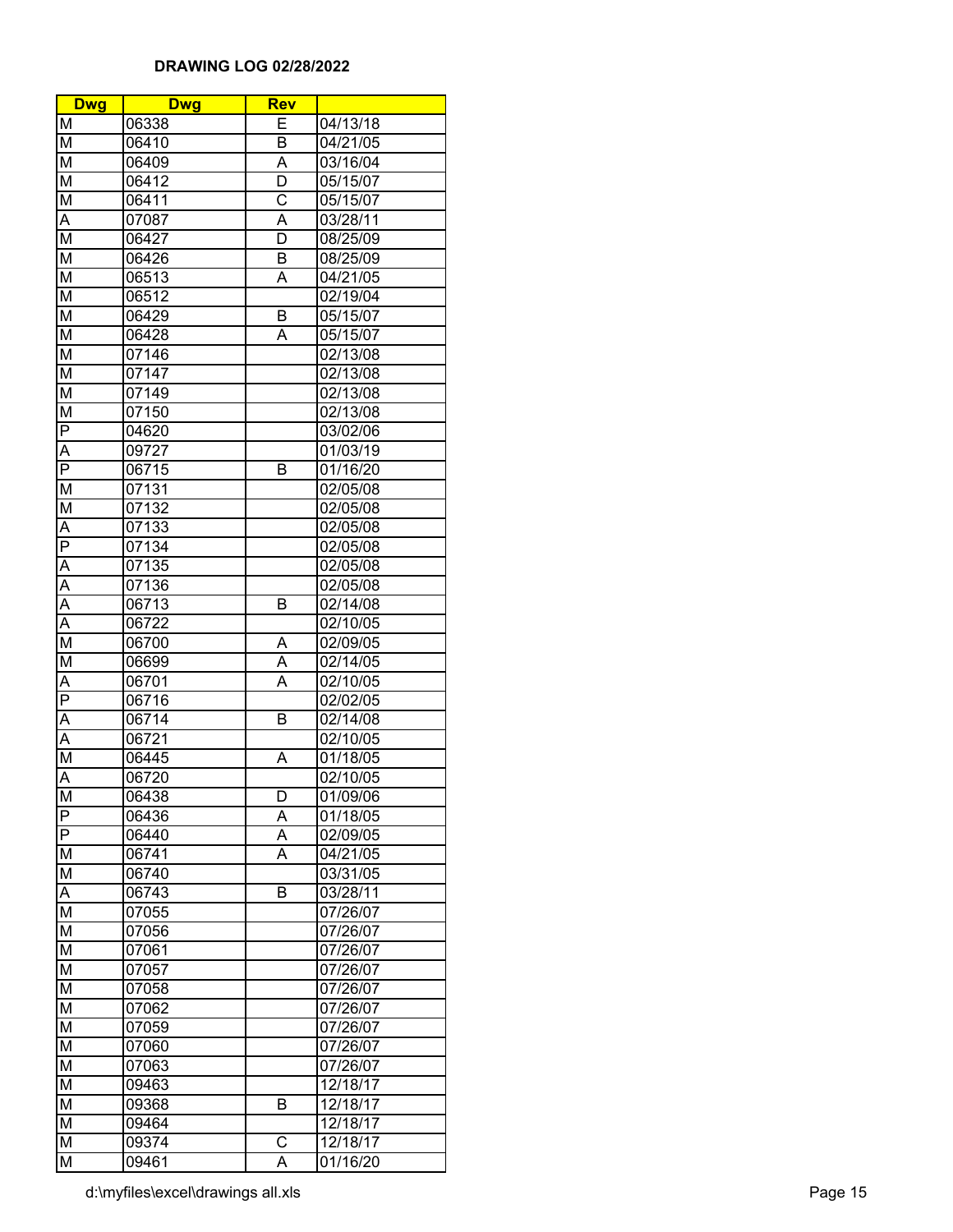| <b>Dwg</b>              | <b>Dwg</b> | <b>Rev</b>              |                       |
|-------------------------|------------|-------------------------|-----------------------|
| M                       | 09462      | A                       | 01/16/20              |
| Ā                       | 06234      | I                       | 08/30/10              |
| M                       | 06235      | $\overline{\mathsf{H}}$ | 08/30/10              |
| $\overline{A}$          | 08988      |                         | 08/26/14              |
| $\overline{A}$          | 08239      | Α                       | 02/25/14              |
| M                       | 06602      | B                       | 11/09/11              |
| M                       | 07442      |                         | 03/22/10              |
| M                       | 06758      | A                       | 08/27/08              |
| M                       | 09302      |                         | 11/07/16              |
| $\overline{\mathsf{M}}$ | 09303      |                         | 11/07/16              |
| $\overline{A}$          | 09069      |                         | 01/16/15              |
| $\overline{\mathsf{A}}$ | 09118      |                         | 06/02/15              |
|                         | 05278      | E                       | 11/09/11              |
| $\frac{A}{A}$           | 05910      | B                       | 01/20/10              |
| Ā                       | 07443      |                         | 03/22/10              |
| Ā                       | 05636      | $\overline{\text{c}}$   | 01/20/10              |
| Ā                       |            |                         |                       |
|                         | 06591      |                         | 06/09/04<br>06/09/04  |
| $\overline{\mathsf{M}}$ | 06596      |                         |                       |
| M                       | 06595      |                         | 06/09/04              |
| $\overline{\mathsf{M}}$ | 06590      |                         | 06/09/04              |
| $\overline{\mathsf{M}}$ | 06589      | Α                       | 08/23/17              |
| $\overline{\mathsf{M}}$ | 06599      |                         | 06/17/04              |
| A                       | 03617      | E                       | 12/19/05              |
| $\overline{\mathsf{M}}$ | 03787      | С                       | 11/07/17              |
| M                       | 03616      | Ē                       | 11/07/17              |
| $\overline{\mathsf{M}}$ | 03614      | G                       | 05/16/06              |
| $\overline{\mathsf{M}}$ | 03615      | Ĉ                       | $\frac{1}{11}$ /07/17 |
| $\overline{\mathsf{M}}$ | 05441      |                         | 05/05/00              |
| Ā                       | 05604      | $\overline{\text{c}}$   | 03/31/10              |
| $\overline{\mathsf{M}}$ | 05606      |                         | 10/25/00              |
| $\overline{\mathsf{M}}$ | 05603      |                         | 10/25/00              |
| M                       | 05601      | C                       | 03/31/10              |
| M                       | 05602      | Α                       | 08/23/17              |
| A                       | 06163      | $\overline{\text{c}}$   | 03/31/10              |
| M                       | 06164      |                         | 11/05/02              |
| M                       | 06162      |                         | 11/05/02              |
| M                       | 06161      | C                       | 03/31/10              |
| M                       | 06160      | D                       | 08/23/17              |
| $\overline{\mathsf{M}}$ | 06577      |                         | 04/22/04              |
| $\overline{P}$          | 06576      |                         | 04/22/04              |
| Α                       | 06574      | Α                       | 03/31/10              |
| $\overline{\mathsf{M}}$ | 06337      | A                       | 04/22/04              |
| M                       | 06573      | A                       | 03/31/10              |
| M                       | 06572      | A                       | 08/23/17              |
| M                       | 07920      |                         | 12/14/11              |
| $\overline{\mathsf{M}}$ | 07922      | A                       | 08/23/17              |
| $\overline{\mathsf{M}}$ | 07923      |                         | 12/14/11              |
| Α                       | 07924      |                         | 12/14/11              |
| $\overline{\mathsf{P}}$ | 07925      |                         | 12/14/11              |
| M                       | 07926      |                         | 12/14/11              |
| $\overline{\mathsf{M}}$ | 05303      | D                       | 01/20/10              |
| Ā                       | 07419      | B                       | 01/03/11              |
| Ā                       | 07550      |                         | 09/10/10              |
| M                       | 07410      | A                       | 01/20/10              |
| Ā                       | 07776      |                         | 06/14/11              |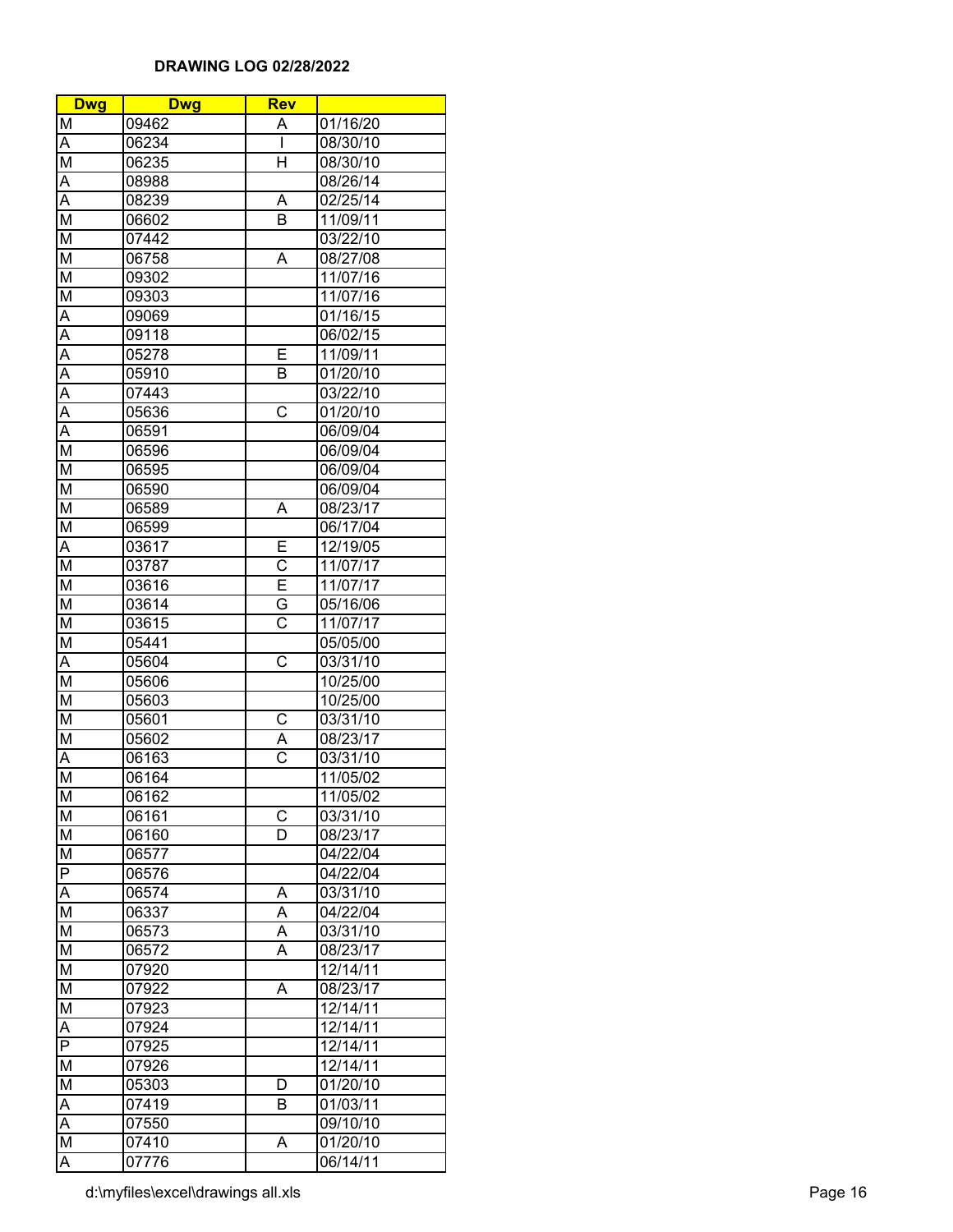| <b>Dwg</b>              | <b>Dwg</b> | <b>Rev</b>              |                       |
|-------------------------|------------|-------------------------|-----------------------|
| Μ                       | 07329      | В                       | 11/14/14              |
| Ā                       | 07462      | Ā                       | 12/28/10              |
| $\overline{\mathsf{M}}$ | 07652      |                         | 01/28/11              |
| M                       | 07402      | Ā                       | 01/20/10              |
| $\overline{\mathsf{M}}$ | 07612      |                         | 01/05/11              |
| A                       | 07600      |                         | 12/29/10              |
| $\overline{\mathsf{M}}$ | 07210      | A                       | 06/17/08              |
| Α                       | 05643      | B                       | 01/05/11              |
| M                       | 05376      | Н                       | 12/03/14              |
| M                       | 05907      | C                       | 12/28/10              |
| M                       | 05274      | F                       | 11/09/11              |
| M                       | 07441      |                         | 03/22/10              |
| $\overline{\mathsf{M}}$ |            | D                       | 12/28/10              |
|                         | 05635      |                         |                       |
| $\overline{\mathsf{M}}$ | 05641      | A                       | 01/05/11              |
| A                       | 03606      | D                       | 01/07/02              |
| M                       | 03603      | D                       | 01/07/02              |
| M                       | 03604      | $\overline{\text{c}}$   | 08/23/17              |
| $\overline{A}$          | 03607      |                         | 11/14/95              |
| M                       | 03605      | $\overline{\text{c}}$   | 09/13/19              |
| $\overline{\mathsf{M}}$ | 05397      |                         | 03/22/00              |
| $\overline{P}$          | 05040      |                         | 4/7/99                |
| M                       | 09422      | D                       | 07/26/18              |
| M                       | 09616      |                         | 07/31/18              |
| M                       | 09424      | F                       | 11/15/18              |
| M                       | 09553      | B                       | 11/15/18              |
| $\overline{\mathsf{M}}$ | 09617      | A                       | $11/15/\overline{18}$ |
| $\overline{\mathsf{M}}$ | 09622      | Α                       | 11/15/18              |
| $\overline{\mathsf{M}}$ | 09423      | F                       | 11/15/18              |
| M                       | 09618      | Ā                       | 11/15/18              |
| $\overline{\mathsf{M}}$ | 09620      | A                       | 11/15/18              |
| M                       | 09623      | A                       | 11/15/18              |
| $\overline{M}$          | 04267M     | G                       | 09/10/10              |
| M                       | 04266      | $\overline{\mathsf{H}}$ | 06/05/06              |
| M                       | 04267      | G                       | 09/10/10              |
| Ā                       | 06620      | $\overline{\text{c}}$   | 04/03/17              |
| $\overline{\mathsf{M}}$ | 04266M     | $\overline{\mathsf{H}}$ | 06/05/06              |
| A                       | 07359      | A                       | 04/03/17              |
| A                       | 04841      |                         | 07/25/18              |
| M                       | 06600      | Α                       | 01/30/06              |
| M                       | 06600M     | $\overline{\mathsf{A}}$ | 07/19/07              |
| M                       | 04836      | F                       | 04/17/03              |
| M                       | 04836M     | F                       | 04/17/03              |
| P                       | 04837      | B                       | 01/15/13              |
| M                       | 04268      | C                       | 09/16/04              |
|                         |            | $\overline{\text{c}}$   |                       |
| Α                       | 06619      |                         | 04/03/17              |
| $\overline{\mathsf{M}}$ | 04269      | D                       | 09/10/10              |
| $\overline{\mathsf{M}}$ | 04269M     | D                       | 09/10/10              |
| M                       | 04268M     | $\overline{\text{C}}$   | 09/16/04              |
| M                       | 04264      | Ē                       | 09/10/10              |
| M                       | 04264M     | E                       | 09/10/10              |
| Ā                       | 06614      | $\overline{\mathsf{D}}$ | 04/03/17              |
| $\overline{\mathsf{M}}$ | 04265      | G                       | 05/23/13              |
| $\overline{\mathsf{M}}$ | 04265M     | F                       | 01/30/06              |
| Α                       | 07343      | A                       | 04/03/17              |
| $\overline{\mathsf{M}}$ | 04835      | G                       | 01/10/13              |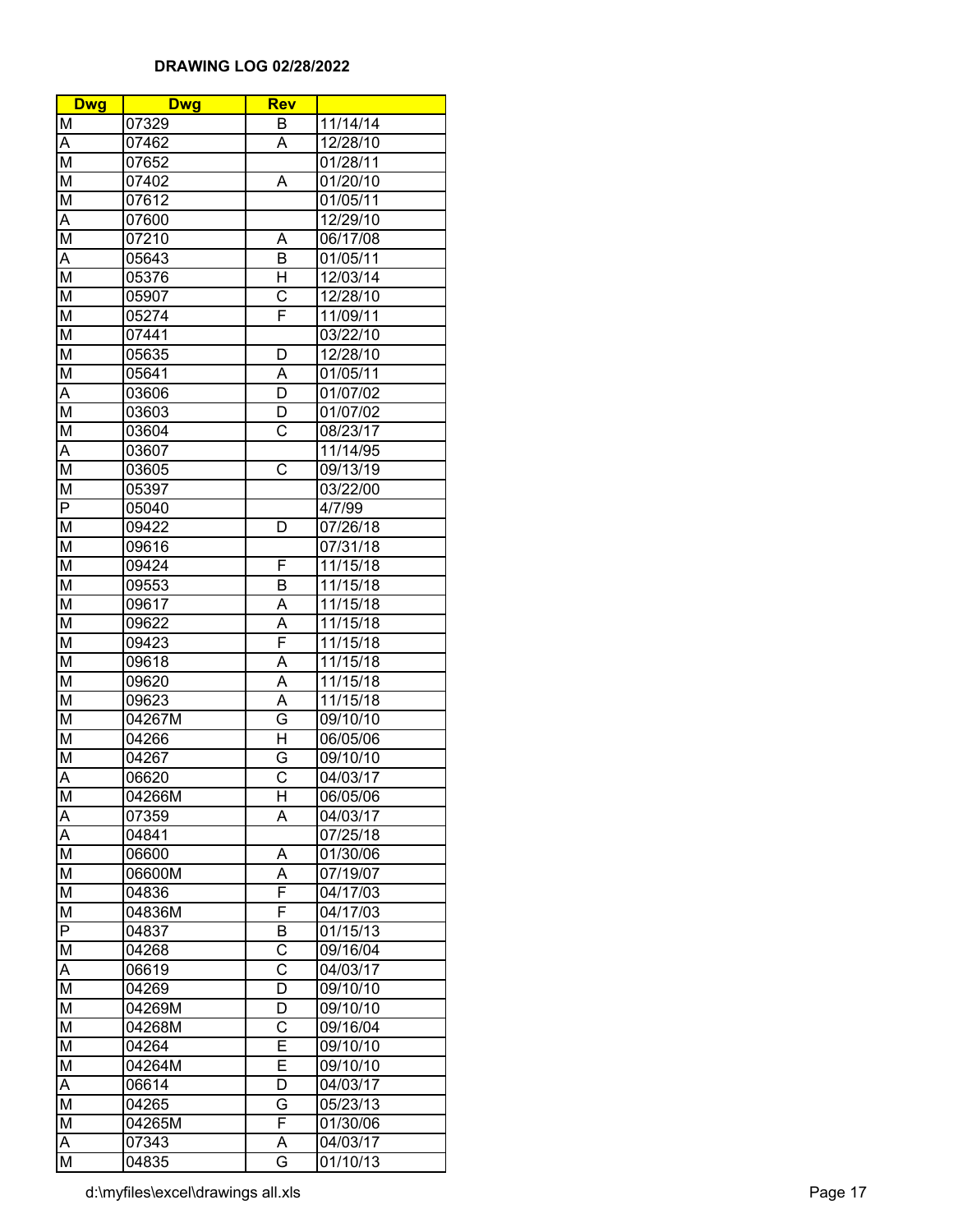| <b>Dwg</b>                          | <b>Dwg</b> | <b>Rev</b>              |                       |
|-------------------------------------|------------|-------------------------|-----------------------|
| A                                   | 04839      | $\overline{\text{C}}$   | 03/12/14              |
| M                                   | 04835M     | F                       | 01/31/13              |
| Α                                   | 08106      | B                       | 03/12/14              |
| M                                   | 09394      | B                       | 01/18/19              |
| M                                   | 09395      | $\overline{\text{c}}$   | 04/05/19              |
| M                                   | 09455      | B                       | 02/14/20              |
| M                                   | 09456      | Α                       | 01/18/19              |
| M                                   | 09745      | A                       | 09/11/20              |
| M                                   | 08002      | G                       | 03/05/20              |
| M                                   | 08003      | G                       | 03/05/20              |
| A                                   | 07989      | F                       | 03/05/20              |
| M                                   | 07988      | D                       | 03/05/20              |
| $\overline{\mathsf{M}}$             | 07987      | D                       | 03/05/20              |
| $\overline{\mathsf{M}}$             | 08171      | E                       | 03/05/18              |
| M                                   | 08172      | Ē                       | 03/05/18              |
| M                                   | 08177      | B                       | 03/05/18              |
| M                                   | 08178      | В                       | 03/05/18              |
|                                     | 08179      | Ē                       | 03/05/18              |
| $\frac{\overline{A}}{\overline{I}}$ |            | A                       |                       |
|                                     | 09653      |                         | 05/05/20              |
| M                                   | 09365      | B                       | 03/22/19              |
| M                                   | 09366      | B                       | 03/22/19              |
| M                                   | 09008      | $\overline{\text{C}}$   | 03/22/19              |
| M                                   | 09009      | $\overline{\text{C}}$   | 03/22/19              |
| A                                   | 09010      | F                       | 03/22/19              |
| $\overline{\mathsf{T}}$             | 09890      | B                       | 03/29/21              |
| M                                   | 09672      | $\overline{\mathsf{B}}$ | 10/09/19              |
| $\overline{\mathsf{M}}$             | 09673      | B                       | 10/09/19              |
| $\overline{\mathsf{M}}$             | 09676      | A                       | 01/22/19              |
| M                                   | 09677      | $\overline{\mathsf{A}}$ | 01/22/19              |
| Α                                   | 09678      |                         | 03/26/19              |
| M                                   | 09787      |                         | 05/14/19              |
| M                                   | 09788      |                         | 05/14/19              |
| M                                   | 09791      |                         | 05/14/19              |
| M                                   | 09792      | Α                       | 01/14/20              |
| Ā                                   | 09793      |                         | 05/14/19              |
| $\overline{\mathsf{M}}$             | 09279      | $\sf I$                 | 03/05/20              |
| М                                   | 09280      | G                       | 10/05/18              |
| M                                   | 09850      |                         | 03/05/20              |
| T                                   | 09853      |                         | 03/05/20              |
| M                                   | 09284      | С                       | 10/05/18              |
| Α                                   | 09285      | Α                       | 10/05/18              |
| M                                   | 09283      | D                       | 03/05/20              |
| Ŧ                                   | 09728      |                         | $\overline{0}1/07/18$ |
| Ŧ                                   | 09729      |                         | 01/07/18              |
| $\overline{\mathsf{M}}$             | 08514      | В                       | 08/29/19              |
| $\overline{\mathsf{M}}$             | 08515      | B                       | 08/29/19              |
| M                                   | 08520      | B                       | 08/29/19              |
| M                                   | 08521      | $\overline{\text{c}}$   | 01/14/20              |
| Α                                   | 08522      | B                       | 08/29/19              |
| M                                   | 08041      | G                       | 06/28/19              |
| $\overline{\mathsf{M}}$             | 08042      | Ħ                       | 06/28/19              |
| Α                                   | 08049      | E                       | 06/28/19              |
| $\overline{\mathsf{M}}$             | 08047      | F                       | 01/14/20              |
| $\overline{\mathsf{M}}$             | 08048      | Ē                       | 01/14/20              |
| $\overline{\mathsf{M}}$             | 09033      | D                       | 03/22/19              |
|                                     |            |                         |                       |